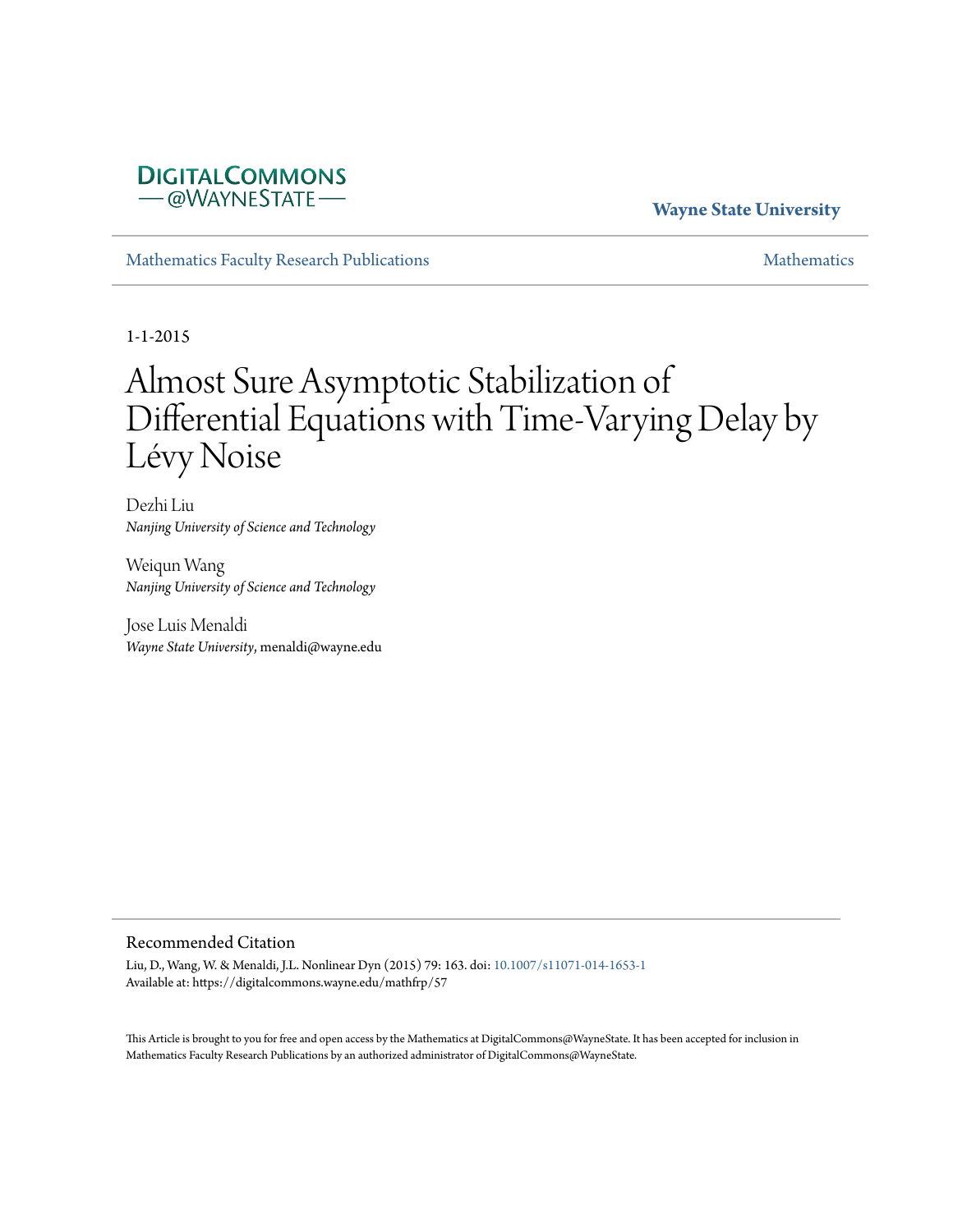# **Almost sure asymptotic stabilization of differential equations with time-varying delay by Lévy noise<sup>\*</sup>**

Dezhi Liu*a,b,c†* , Weiqun Wang*<sup>a</sup>* , Jose Luis Menaldi*<sup>c</sup>*

*<sup>a</sup>*Department of Applied Mathematics,Nanjing University of Science and Technology, Nanjing, Jiangsu 210094, China

<sup>b</sup>School of Statistics and Applied Mathematics,Anhui University of Finance and Economics, Bengbu, Anhui 233030, China

*<sup>c</sup>*Department of Mathematics, Wayne State University, Detroit, MI, 48202, USA

#### **Abstract**

This paper aims to determine that the Lévy noise can stabilize the given differential equations with time-varying delay,which has generalized the Brownian motion case. An analysis is developed and sufficient conditions on the stabilization for stochastic differential equations with time-varying delay are presented.Our stabilization criteria is in terms of linear matrix inequalities (LMIs), whence the feedback controls can be designed more easily in practice.

**Keywords:** stabilization; Lévy noise; almost surely asymptotically stable; stochastic differential equations; LMIs.

**2000 Mathematics Subject Classification:** 60H10, 93D15, 37H10.

# **1 Introduction**

In the past decades, the problems of stabilization synthesis for stochastic systems have received significant attentions, and many results have been reported (see, e.g., Appleby et al.[3], Deng et al.[9], Hu&Mao[10], Hu et al.[11], Huang[12], Li&De Souza[15], Shen et al.[23], Xie et al.[25] and Yue&Han<sup>[29]</sup>). Generally, the stabilization problems can be solved in the moment sense (see, e.g., Liu et al. [17] and Wei et al. [24]), however, in the recent years, the moment sense has not met the need of control theory, the almost sure sense of stabilization problems for stochastic systems have been focused on (see, e.g., Bercu et al.[8], Huang&Mao[13], Liu et al.[17], Mao[18] and Mao et al.[20]).

In the above stabilization problems, it is well known that an unstable deterministic dynamical system can be stabilized when it is perturbed by noise. There have been a number of studies of the topic using different types of noise and the following paper list is far from exhaustive (see, e.g.,

*<sup>∗</sup>*This work was partially supported by PNSF of Anhui (1208085QG131,KJ2013Z008), SRFDP of China (20133219110040), NNSF of China (11301001), HSSF for the Ministry of Education(10YJC630143), EYSF of Anhui Province of China (2013SQRL030ZD).

*<sup>†</sup>*Corresponding author, E-mail address: mathliudz@163.com (D.Liu).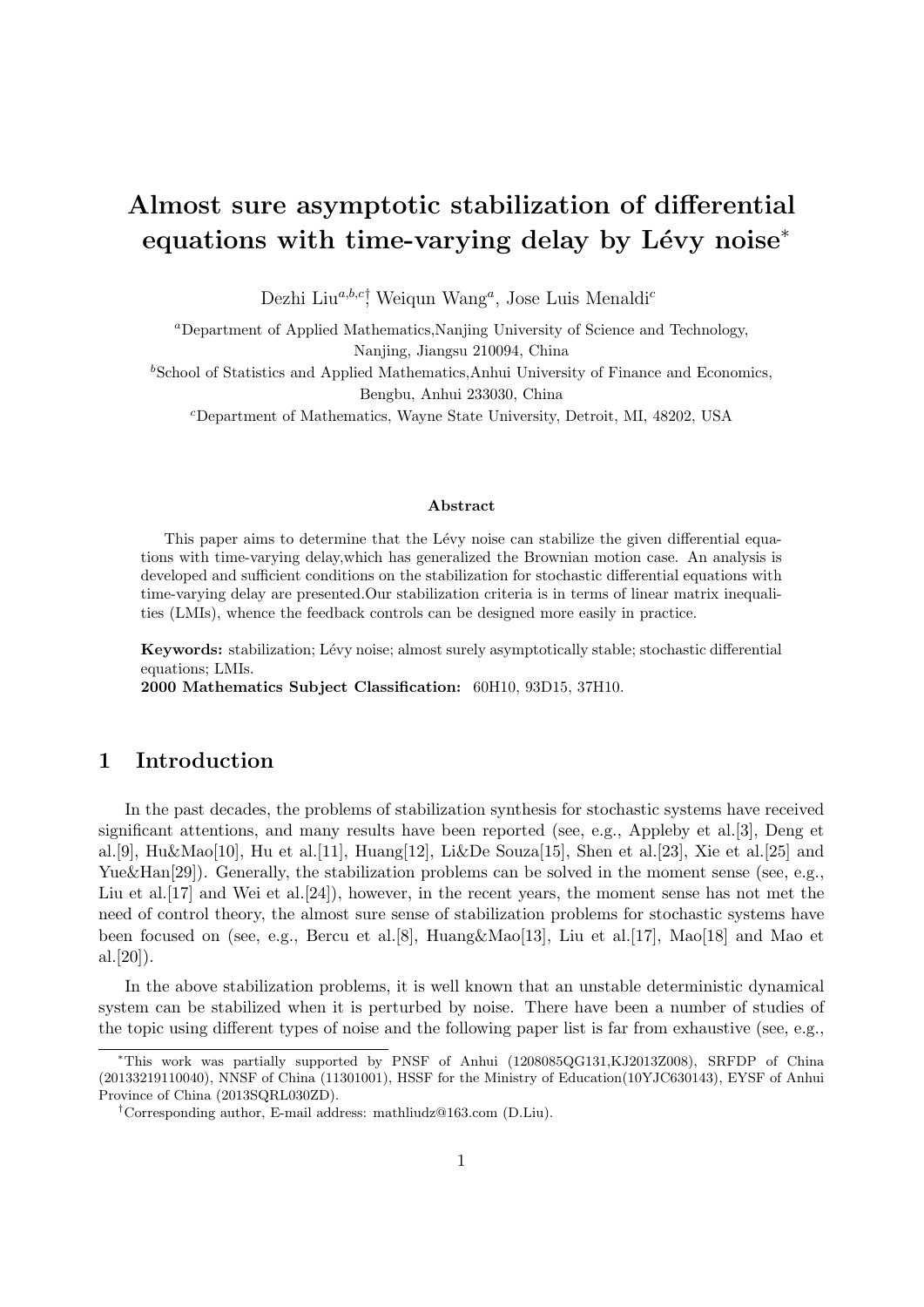Arnold&Crauel[4], Bellman et al. [7], Khasminski[14] and  $\text{Mao}[19]$ ), in these sources of noise, the mutli-dimensional Brownian motion has be recognized as the general theory of stochastic stabilization by Mao [19]. Furthermore, the Lévy process as the source of noise has been employed to stabilize the unstable dynamical system, which is the more general theory and builds extensively on Mao's results in the Brownian motion case, and less studies seem to be timely as there has recently been extensive activity from the point of view of both theoretical development and applications of Lévy processes (see, e.g., Applebaum $\&$ Siakalli[2], Bao and Yuan[5]).

On the other hand, time delays are frequently encountered in a variety of dynamic systems, such as nuclear reactors, chemical engineering systems, biological systems, and population dynamics models (see, e.g., Bao and Yuan[6], Hu et al. [11], Huang & Mao [13], Yang et al. [27]). They are often a class of source of instability and poor performance of systems. So the problems of stabilization synthesis of differential equations with time-varying delay have become more important and interesting, the exist efforts can be classified into two aspects, the moment sense criteria (see, e.g., Liu et al.[16], Mao et al.[21], Zohrabi et al.[30]) and the almost sure sense criteria (see, e.g., Huang&Mao[13], Yang et al.[27] and Yuan&Mao[28]).

However, to the authors' best knowledge, when the stabilization of differential equations with time-varying delays are considered, the almost surely asymptotically stable analysis of differential equations with time-varying delay by Lévy noise have not been adequately addressed and remain to be an interesting and challenging research topic, which are dealt with in this paper, and the purpose of stabilization is to develop conditions such that the underlying systems are almost surely asymptotically stable. Following the same idea as in dealing with the stabilization problem, linear state feedback controllers are designed such that the nonlinear closed-loop systems are almost surely asymptotically stable. In order to design easily in practice, the explicit expressions for the desired state feedback controllers are given with LMIs. Therefore, the main contribution of this paper are mainly twofold:  $(1)$  The source of noise for almost sure asymptotic stabilization is Lévy process; *(2)The explicit expressions for the desired state feedback controllers are clear with LMIs, which is easy to be designed.*

The rest of the paper is organized as follows. In section 2, we present some basic preliminaries and the form of differential equations with time-varying delay and Lévy process. In section 3, the useful lemma of global solution analysis and the definition are presented, and the sufficient conditions for stabilization of differential equations with time-varying delay by Lévy noise have been given, a simple example is also presented. In section 4, the desired state feedback controllers are designed with LMIs under the useful lemma. In section 5, the related discussion on the main results have been presented.

#### **2 Preliminaries**

Let  $\{\Omega, \mathcal{F}, \{\mathcal{F}_t\}_{t\geq0}, P\}$  be a complete probability space with a filtration satisfying the usual conditions, i.e., the filtration is continuous on the right and  $\mathcal{F}_0$  contains all P-zero sets. Let  $D([-\tau, 0]; R^n)$  denote the family of functions  $\varphi$  from  $[-\tau, 0]$  to  $R^n$  that are right-continuous and have limits on the left.  $D([- \tau, 0]; R^n)$  is equipped with the norm  $||\varphi|| = \sup$ *−τ≤s≤*0  $|\varphi(s)|$  and  $|x| = \sqrt{x^T x}$ for any  $x \in R^n$ . If A is a vector or matrix, its trace norm is denoted by  $|A| = \sqrt{trace(A^T A)}$ , while its operator norm is denoted by  $||A|| = \sup\{|Ax| : |x| = 1\}$ . Denote by  $D_{\mathcal{F}_0}^b([-\tau,0];R^n)$  the family of all bounded,  $\mathcal{F}_0$  measurable,  $D([- \tau, 0]; R^n)$ -valued random variables. We denote by  $L^1(R_+; R_+)$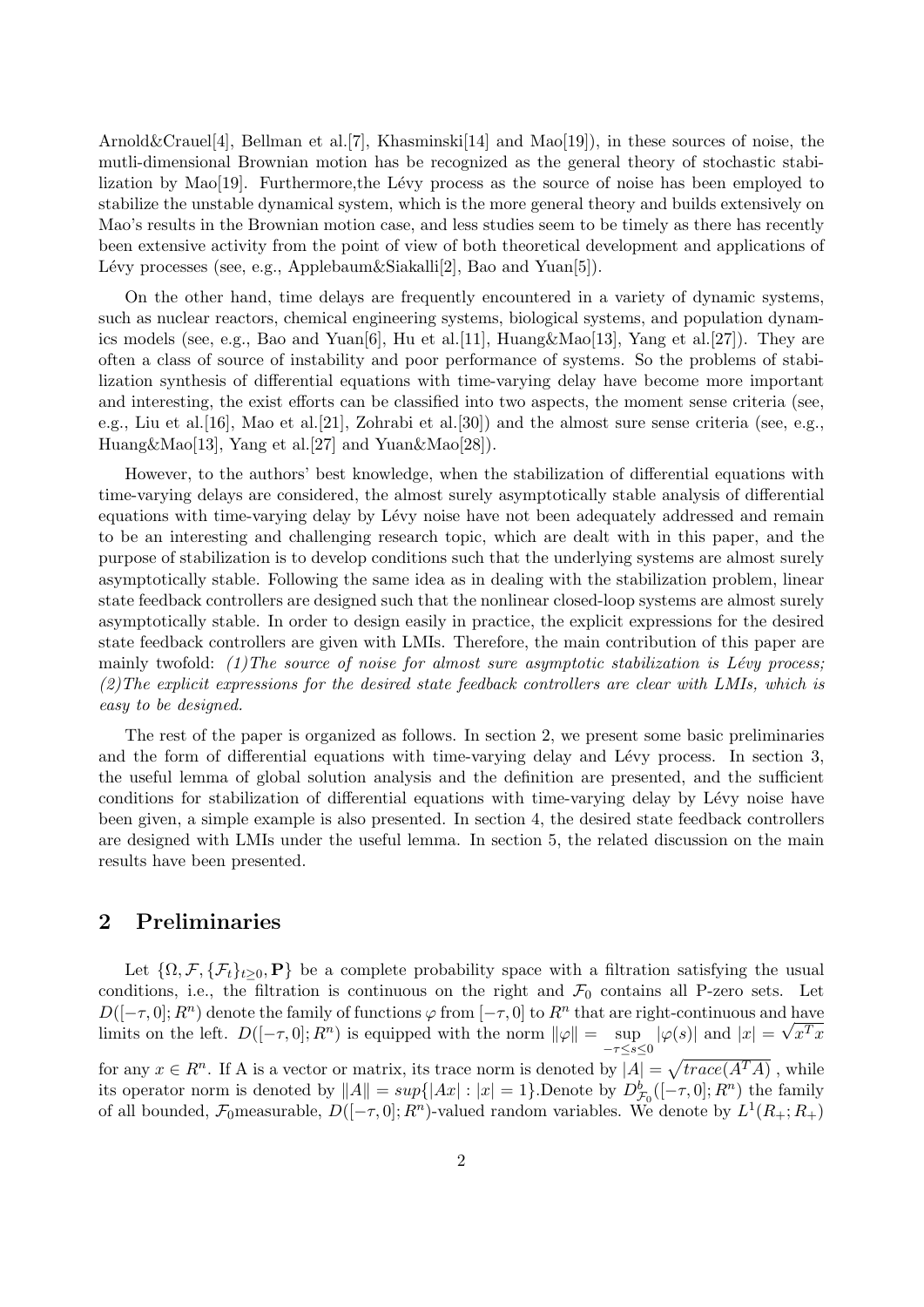the family of all functions  $\lambda(t)$  such that  $\int_0^\infty \lambda(t) dt < \infty$ , and denote by  $\mathcal{K}(R_+; R_+)$  the family of all functions  $\gamma(x)$ , if it is continuous, strictly increasing and  $\gamma(0) = 0$ . It is said to belong to the family  $\mathcal{K}_{\infty}$ , if  $\gamma \in \mathcal{K}$  and  $\gamma(x) \to \infty$  as  $x \to \infty$ .

Let us begin with the discussion the stabilization of the differential equation with time-varying delay by the Lévy process

$$
\dot{x}(t) = f(t, x(t), x(t - \tau(t)))\tag{2.1}
$$

where  $\tau$  and  $d_{\tau}$  are positive constants and  $\tau(t)$  is nonnegative differential function which denotes the time-varying delay and satisfies

$$
0 \le \tau(t) \le \tau, \dot{\tau}(t) \le d_{\tau} < 1.
$$

Consider the following stabilized differential equations with time-varying by Lévy process

$$
dx(t) = f(t, x(t^-), x(t^- - \tau(t^-)))dt + u(x(t^-))dY(t)
$$
\n(2.2)

with initial value  $x_0 = \{x(\theta) : -\tau \le \theta \le 0\} = \xi \in D_{\mathcal{F}_0}^b([-\tau,0];R^n)$ , where  $(Y(t), t \ge 0)$  is a Lévy process taking values in  $R^m$ ,  $u(x(t))$  is the feedback control, and we consider the feedback control is linear and the form is as follows,

$$
u(x(t)) = (K_1x(t), K_2x(t), ..., K_mx(t)),
$$

where  $(K_i, i = 1, 2, ..., m)$  are controller parameters to be designed, then the system  $(2.2)$  becomes

$$
dx(t) = f(t, x(t^-), x(t^- - \tau(t^-)))dt + \sum_{i=1}^{m} K_i x(t^-) dY_i(t).
$$
 (2.3)

In order to give the Lévy-Itô decomposition of  $(Y(t), t \ge 0)$ , we present the following assumption I, which holds in the rest paper:

**Assumption I**

$$
\int_{R^m\backslash\{0\}}(|y|^2\wedge 1)\pi(dy)<\infty.
$$

So the Lévy process  $(Y(t), t \geq 0)$  has the following decomposition

$$
Y_i(t) = b_i t + B_i^A(t) + \int_{|y| < 1} y_i \tilde{N}(t, dy) + \int_{|y| \ge 1} y_i N(t, dy) \tag{2.4}
$$

where  $B^{A}(t)$  is an m-dimensional Brownian motion with covariance matrix A, and  $B^{A}_{i}(t) = \sum_{j=1}^{p} \sigma_{ij} B_{j}(t)$ ,  $B_1, B_2, \ldots, B_p$  are standard Brownian motion, and  $\sigma_A = (\sigma_{ij})_{m \times p}$  is a real-valued matrix for which  $\sigma_A \sigma_A^T = A$ , *N* is an independent *F*<sub>*t*</sub>-adapted Poisson random measure defined on  $R^+ \times R^m \setminus \{0\}$ with compensator  $\tilde{N}$  of the form  $\tilde{N}(dt, dy) = N(dt, dy) - \pi(dy)dt$ , where  $\pi$  is a Lévy measure. Note that if for some  $p \ge 1$ ,  $E|Y(t)|^p < \infty$  for all  $t \ge 0$ , then  $\int_{|y| \ge 1} |y|^p \pi(dy) < \infty$  and hence Lévy process  $(Y(t), t \geq 0)$  admits the following decomposition

$$
Y_i(t) = \tilde{b}_i t + B_i^A(t) + \int_{R^m \backslash \{0\}} y_i \tilde{N}(t, dy). \tag{2.5}
$$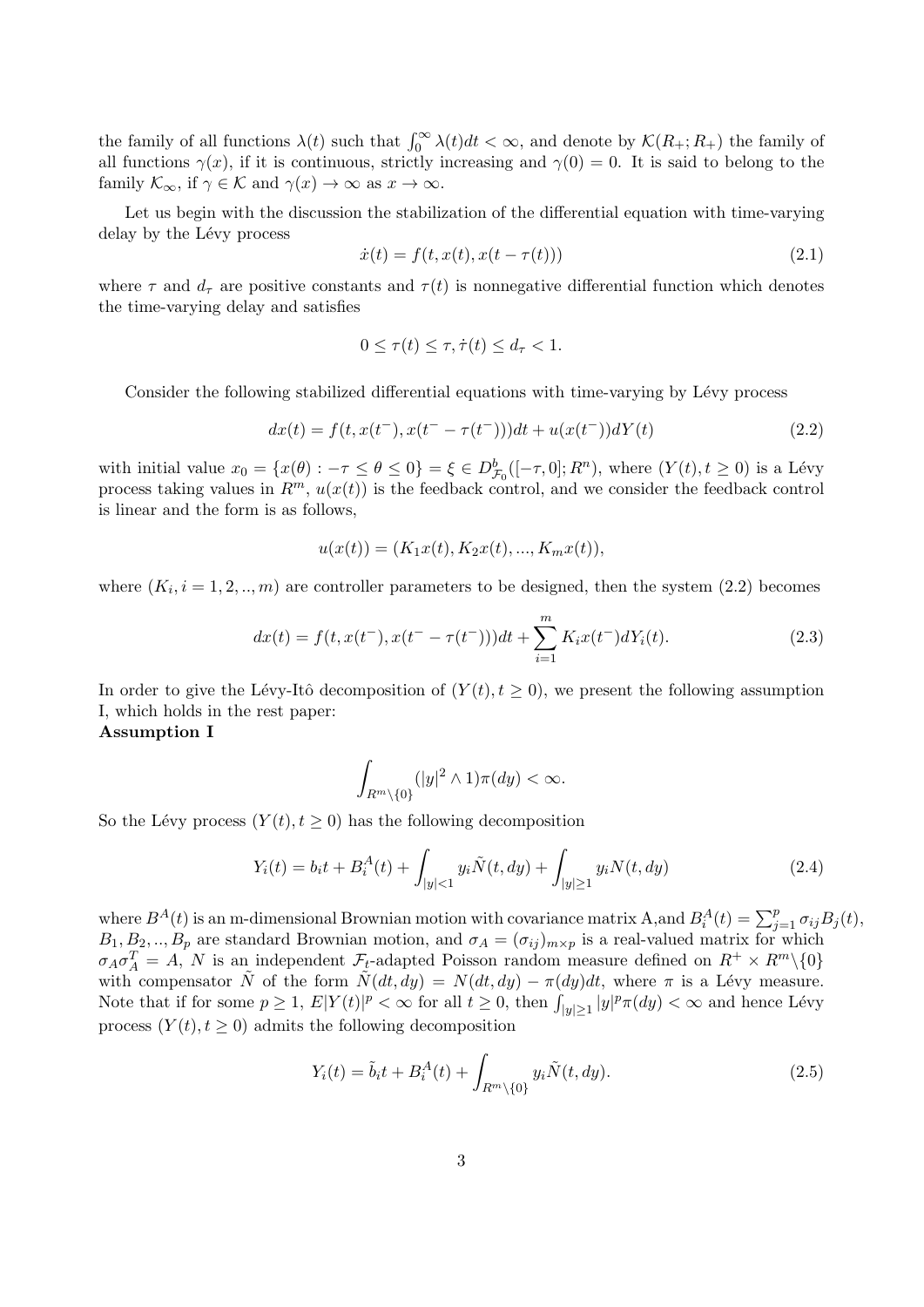Therefore, (2.3) can be rewritten as

$$
dx(t) = \left( f(t, x(t^-), x(t^- - \tau(t^-))) + \sum_{i=1}^m K_i x(t^-) \tilde{b}_i \right) dt + \sum_{j=1}^p K_j^* x(t^-) dB_j(t) + \sum_{i=1}^m \int_{R^m \setminus \{0\}} K_i x(t^-) y_i \tilde{N}(dt, dy)
$$
(2.6)

where  $K_j^* = \sum_{i=1}^m K_i \sigma_{ij}$  and  $f: R_+ \times R^n \times R^n \to R^n$  satisfies the local Lipschitz condition: **Assumption II Local Lipschitz condition** For any  $k = 0, 1, 2, \dots$ , there exists  $L_k > 0$ , such that

$$
|f(t, x_1, x_2) - f(t, \bar{x}_1, \bar{x}_2)| \le L_k(|x_1 - \bar{x}_1| + |x_2 - \bar{x}_2|)
$$

where  $t \in R_+$ ,  $x_1, x_2, \bar{x}_1, \bar{x}_2 \in R^n$ , and  $|x_1| \vee |x_2| \vee |\bar{x}_1| \vee |\bar{x}_2| \leq k$ , which guarantee the uniqueness and existence of the local solution for system (2.6). We also assume that  $f(t, 0, 0) = 0$ , then the system (2.6) has a trivial solution  $x(t) \equiv 0$  for all  $t \ge 0$  with initial condition  $x_0 = \xi = 0$ , the nosie perturbation preserves the equilibrium of the system (2.6).

Furthermore, we will give the sufficient conditions, which guarantee the system (2.6) has a global solution under the Assumption III in the next section.

**Assumption III** Assume that  $V \in C^{1,2}(R_+ \times R^n; R_+), \lambda_1 \in L^1(R_+; R_+),$  and  $\mu_1, \mu_2 : R^n \to R_+$ are continuous and nonnegative, for any  $(t, x, \bar{x}) \in R_+ \times R^n \times R^n$ ,

$$
LV(t, x, \bar{x}) \le \lambda_1(t) - \mu_1(x) + \mu_2(\bar{x}), \mu_1(0) = \mu_2(0) = 0, \mu(x) = \mu_1(x) - \mu_2(x) > 0, \forall x \ne 0, \quad (2.7)
$$

where  $L$  is the differential operator, which is associated with equation  $(2.6)$  and acts on the  $V$ function, then

$$
LV(t, x, \bar{x})
$$
  
=  $V_t(t, x) + V_x(t, x) \left[ f(t, x, \bar{x}) + \sum_{i=1}^m K_i x \tilde{b}_i \right] + \frac{1}{2} \sum_{j=1}^p \left[ (K_j^* x)^T V_{xx}(t, x) (K_j^* x) \right]$   
+  $\sum_{i=1}^m \int_{R^m \setminus \{0\}} \left[ V(t, x + K_i x y_i) - V(t, x) - V_x(t, x) K_i x y_i \right] \pi(dy)$ 

where

$$
V_t(t, x) = \frac{\partial V(t, x)}{\partial t}, V_x(t, x) = \left(\frac{\partial V(t, x)}{\partial x_1}, \dots, \frac{\partial V(t, x)}{\partial x_n}\right)
$$

$$
V_{xx}(t, x) = \left(\frac{\partial^2 V(t, x)}{\partial x_i \partial x_j}\right)_{n \times n}.
$$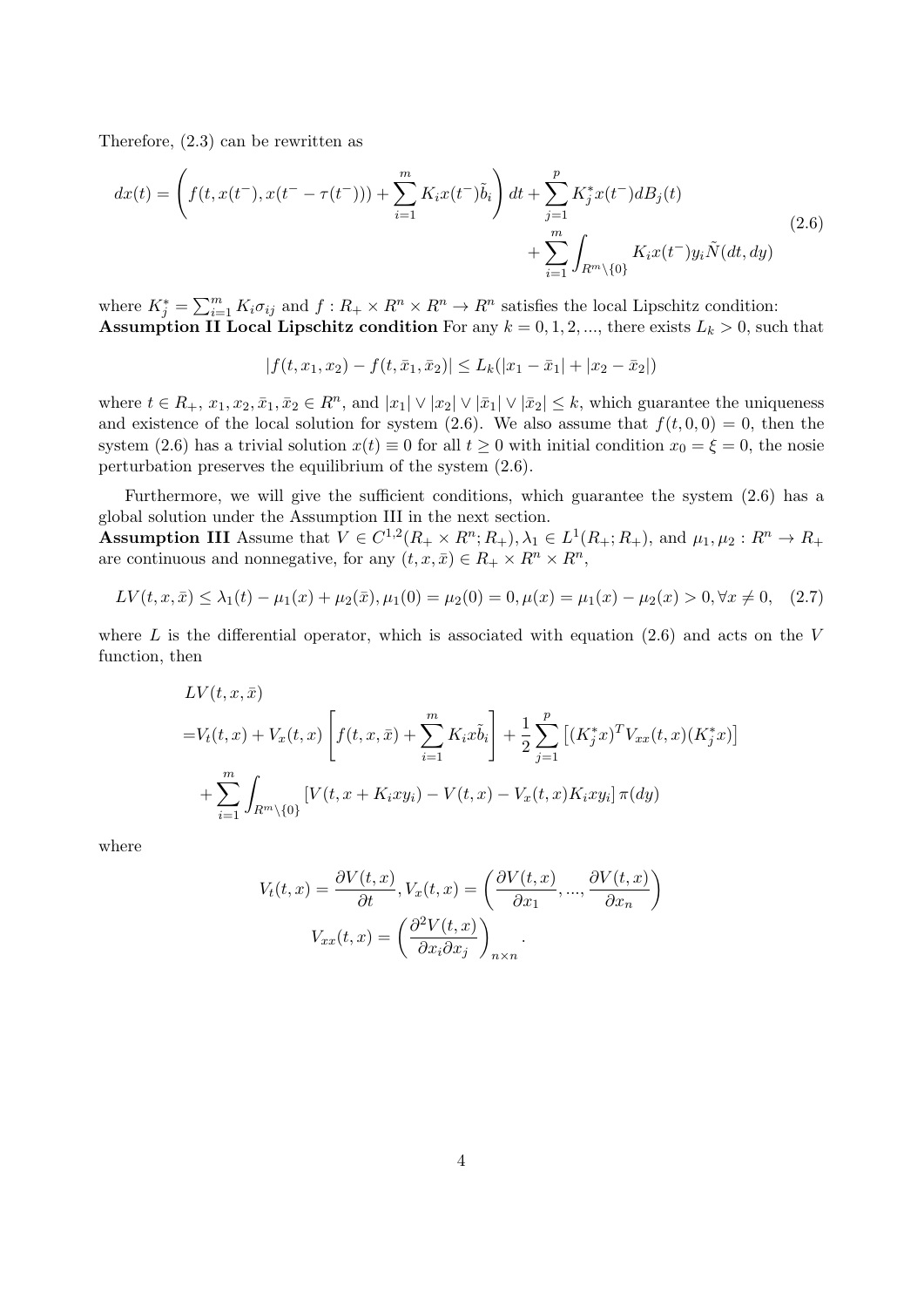# **3 Global solution analysis and almost sure asymptotic stabiliza**tion by Lévy noise

In this section, at first, we consider the global topic of the solution to system (2.6), by virtue of the local Lipschitz condition, we know that there exists a unique adapted process *x* such that

$$
x(t \wedge \rho_k) = \xi + \int_0^{t \wedge \rho_k} \left( f(s, x(s^-), x(s^- - \tau(s^-))) + \sum_{i=1}^m K_i x(s^-) \tilde{b}_i \right) ds
$$
  
+ 
$$
\sum_{j=1}^p \int_0^{t \wedge \rho_k} K_j^* x(s^-) dB_j(s) + \sum_{i=1}^m \int_0^{t \wedge \rho_k} \int_{R^m \setminus \{0\}} K_i x(s^-) y_i \tilde{N}(ds, dy), \quad t \ge 0, a.s.
$$

where  $\rho_k = \inf\{t > 0 : |x(t;\xi)| \geq k, \xi \neq 0\}$ , and set inf  $\emptyset = \infty$  as usual. If the explosion time  $\rho_e$ satisfies  $\rho_e = \infty$  a.s., then the system (2.6) has a global solution, where  $\rho_e$  defined as follow,

$$
\rho_e = \lim_{k \to \infty} \rho_k = \inf \{ t > 0 : |x(t; \xi)| \notin [0, \infty) \},\
$$

with local solution theory, let us present the following lemma for global solution and the definition of the almost sure asymptotic stability for the system (2.6).

**Lemma 3.1.** *Under the Assumption II and III, and*  $V(t, x)$  *is decrescent radially unbounded, i.e.* 

$$
\lim_{|x| \to \infty} \inf_{0 \le t < \infty} V(t, x) = \infty.
$$
\n(3.1)

Then for any initial value  $\{x(\theta) : -\tau \le \theta \le 0\} = \xi \in D_{\mathcal{F}_0}^b([-\tau,0];R^n)$ , the system (2.6) has a *unique global solution.*

*Proof.* Using the Itô formula for the system (2.6), we obtain, for any  $t \geq 0$ 

$$
V(t, x(t)) = V(0, \xi) + \int_0^t LV(s, x(s^-), x(s^- - \tau(s^-)))ds + \sum_{j=1}^p \int_0^t V_x(s, x(s^-))K_j^*x(s^-)dB_j(s) + \sum_{i=1}^m \int_0^t \int_{R^m \setminus \{0\}} \left[ V(s, x(s^-) + K_ix(s^-)y_i) - V(s, x(s^-)) \right] \tilde{N}(ds, dy).
$$

Due to the optional sampling theorem and (2.7), we get

$$
EV(t \wedge \rho_k, x(t \wedge \rho_k))
$$
  
=  $V(0, \xi) + E \int_0^{t \wedge \rho_k} LV(s, x(s^-), x(s^- - \tau(s^-))) ds$   

$$
\leq V(0, \xi) + \int_0^t \lambda_1(s) ds + E \int_0^{t \wedge \rho_k} [\mu_2(x(s^- - \tau(s^-))) - \mu_1(x(s^-))] ds
$$
  

$$
\leq V(0, \xi) + \int_0^t \lambda_1(s) ds + E \int_{-\tau}^0 \mu_2(x(\theta)) d\theta + E \int_0^{t \wedge \rho_k} [\mu_2(x(s^-) - \mu_1(x(s^-))] ds
$$
  

$$
\leq V(0, \xi) + \int_0^t \lambda_1(s) ds + E \int_{-\tau}^0 \mu_2(x(\theta)) d\theta
$$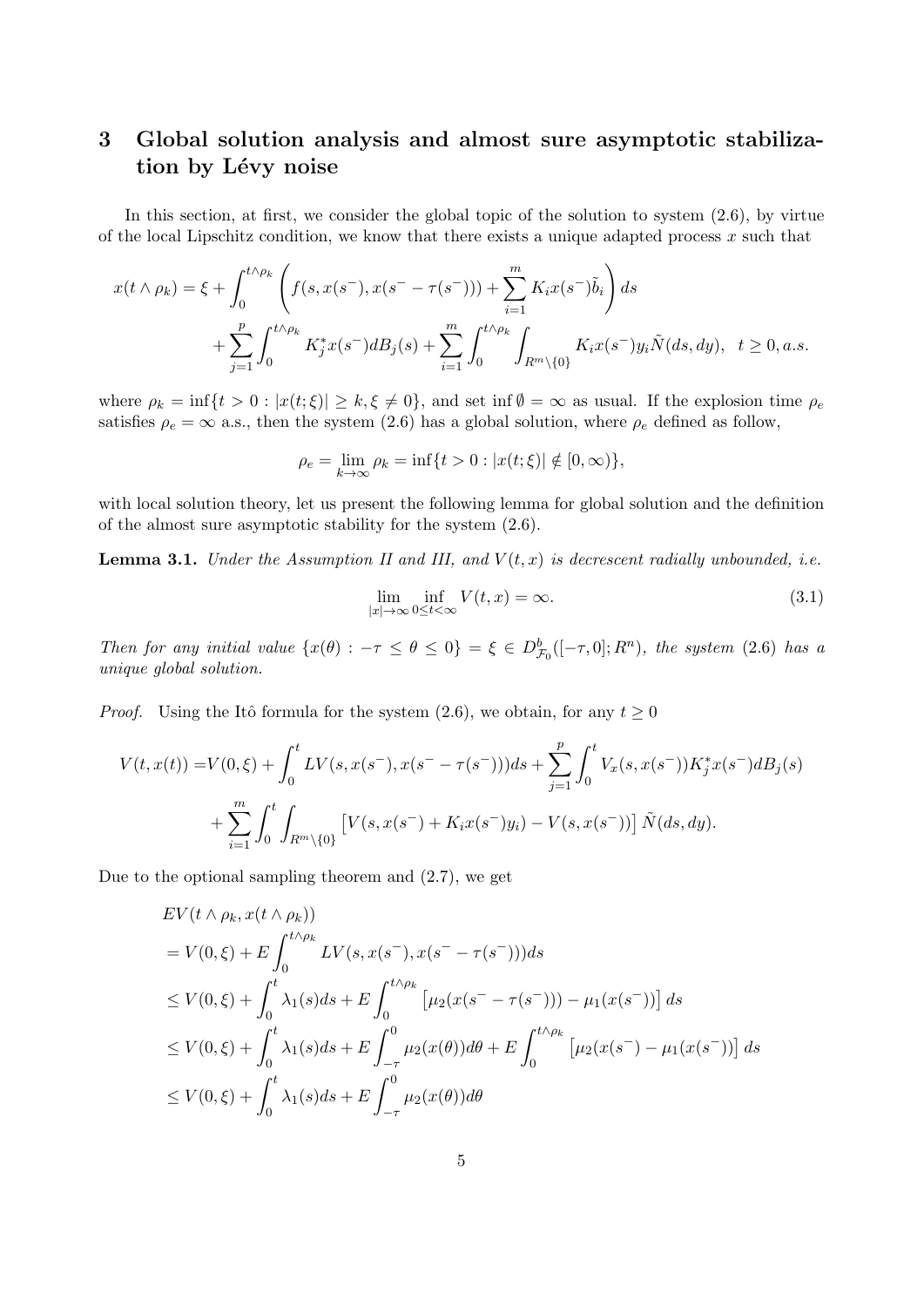Moreover, we have

$$
P(\rho_k \le t) \le \frac{V(0,\xi) + \int_0^t \lambda_1(s)ds + E \int_{-\tau}^0 \mu_2(x(\theta))d\theta}{\inf_{|x| \ge k, t \ge 0} V(t, x(t))}
$$

It's clear that  $P(\rho_e \le t) = 0$  with letting  $k \to \infty$  and (3.1), due to the arbitrary of *t*, so we obtain  $\Box$  $\rho_e = \infty, a.s..$ 

**Definition 3.1.** *The system* (2.6) *is said to be almost surely asymptotically stable if for any*  $x_0 =$  $\xi \in R^n$ ,  $\lim_{t \to \infty} x(t, \xi) = 0$ , *a.s..* 

In the rest of this section, the main results have been presented, let us give the following theorem,

**Theorem 3.1.** *Let Assumption II and III hold, and moreover, suppose that the function V ∈*  $C^{1,2}(R_+ \times R^n; R_+)$  *in assumption III satisfies, for all*  $x \in R^n, t \geq 0$ ,

$$
\alpha_1(t,|x|) \le V(t,x) \le \alpha_2(t,|x|). \tag{3.2}
$$

*where*  $\alpha_1(t, x), \alpha_2(t, x)$  *belong to*  $\mathcal{K}_{\infty}$  *with respect to x. Then for any initial data*  $\xi$ *, the global solution*  $x(t;\xi)$  *of system* (2.6) *is almost surely asymptotically stable, i.e.* 

$$
\lim_{t \to \infty} x(t;\xi) = 0, a.s..
$$

*Proof.* Due to the conditions of Lemma 3.1 hold, for any  $\xi \in R^n$ , the system (2.6) admits a global solution  $x(t,\xi)$ , for the simplicity, we will write the  $x(t)$  instead of  $x(t,\xi)$ . It is clear that this theorem holds because of the solution  $x(t) \equiv 0$  a.s. for  $\xi = 0$ . So for  $\xi \neq 0$ , we have the following proof. Due of the complexity of proof, so we divide the proof into three steps as follows.

Step 1: In this step, we will show that the system  $(2.6)$  is stable in probability and the sample space is divided, applying the Itô formula to  $V(t, x)$ , and then using the Assumption III, for any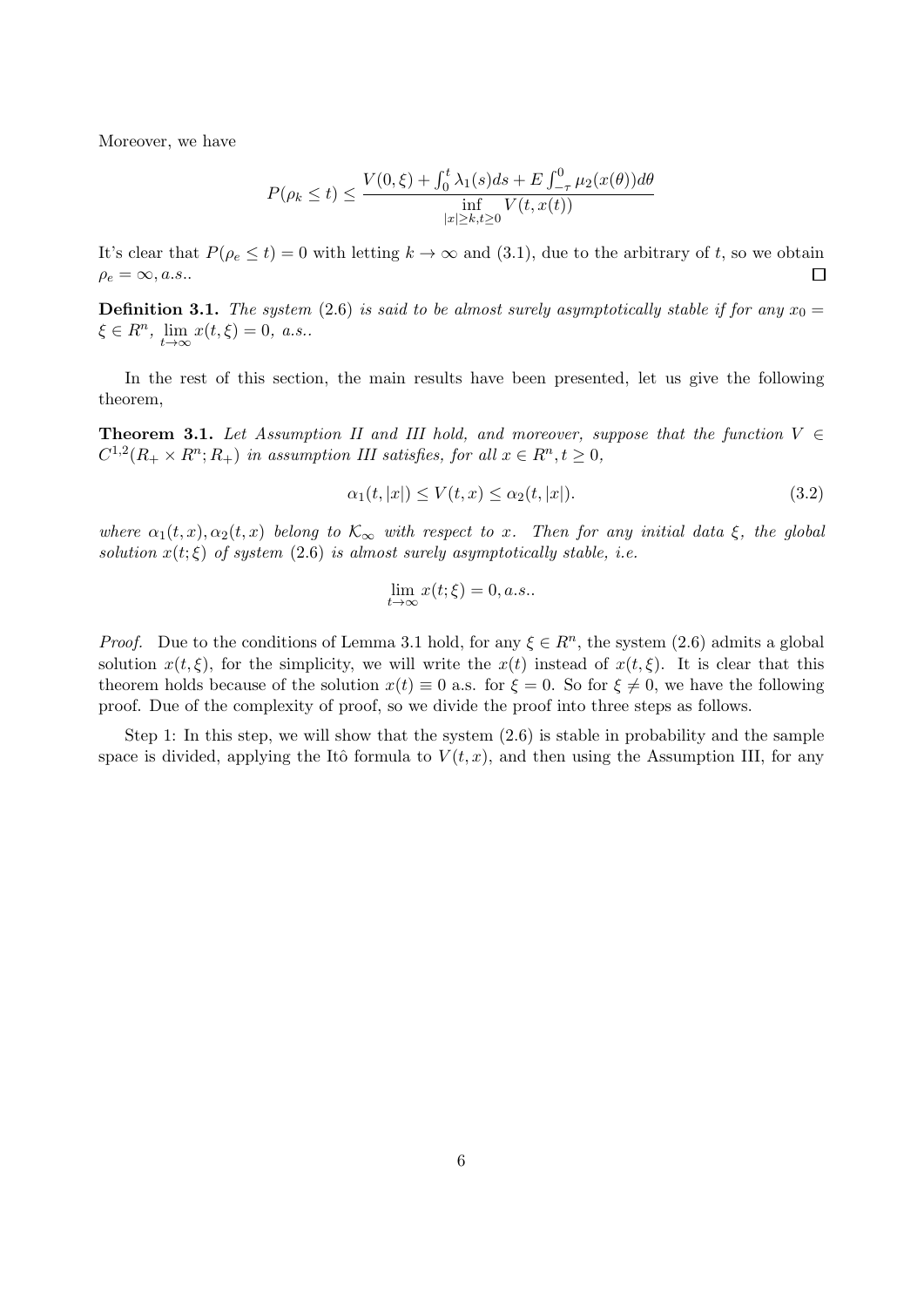$t > 0$ , we have

$$
V(t, x(t)) = V(0, \xi) + \int_0^t LV(s, x(s^-), x(s^- - \tau(s^-)))ds + \sum_{j=1}^p \int_0^t V_x(s, x(s^-))K_j^*x(s^-)dB_j(s)
$$
  
+ 
$$
\sum_{i=1}^m \int_0^t \int_{R^m \setminus \{0\}} \left[ V(s, x(s^-) + K_i x(s^-)y_i) - V(s, x(s^-)) \right] \tilde{N}(ds, dy)
$$
  

$$
\leq V(0, \xi) + \int_0^t \lambda(s)ds + \int_0^t (\mu_2(x(s^- - \tau(s^-))) - \mu_1(x(s^-)))ds
$$
  
+ 
$$
\sum_{j=1}^p \int_0^t V_x(s, x(s^-))K_j^*x(s^-)dB_j(s)
$$
  
+ 
$$
\sum_{i=1}^m \int_0^t \int_{R^m \setminus \{0\}} \left[ V(s, x(s^-) + K_i x(s^-)y_i) - V(s, x(s^-)) \right] \tilde{N}(ds, dy)
$$
  

$$
\leq V(0, \xi) + \int_0^t \lambda(s)ds + \int_{-\tau}^0 \mu_2(x(\theta))d\theta + \sum_{j=1}^p \int_0^t V_x(s, x(s^-))K_j^*x(s^-)dB_j(s)
$$
  
+ 
$$
\sum_{i=1}^m \int_0^t \int_{R^m \setminus \{0\}} \left[ V(s, x(s^-) + K_i x(s^-)y_i) - V(s, x(s^-)) \right] \tilde{N}(ds, dy)
$$
  

$$
\stackrel{\doteq}{=} V_t(\xi) + M(t)
$$

where  $V_t(\xi) = V(0,\xi) + \int_0^t \lambda(s)ds + \int_{-\tau}^0 \mu_2(x(\theta))d\theta$  is bounded, because of  $\xi \in D_{\mathcal{F}_0}^b([-\tau,0];R^n)$  and  $\int_0^\infty \lambda(t)dt < \infty$ ,  $M(t)$  represents the rest part of above the equation, which yields that  $V(t, x(t))$ ,  $t \geq$ 0 is a supermartingale with respect to the filtration  $\{\mathcal{F}_t\}_{t>0}$  generated by  $B(\cdot)$  and  $\tilde{N}(\cdot, \cdot)$ . Using the supermartingale inequality (Rogers&Williams[22],p154,(54.5)), for any function  $\delta(\cdot) \in \mathcal{K}_{\infty}$ , yield

$$
P\{\sup_{0\leq s\leq t} V(s,x(s))\geq \delta(V_t(\xi))\}\leq \frac{21V_t(\xi)}{\delta(V_t(\xi))}, t\geq 0,
$$

in other word,

$$
P\{\sup_{0\le s\le t} V(s, x(s)) < \delta(V_t(\xi))\} \ge 1 - \frac{21V_t(\xi)}{\delta(V_t(\xi))}, t \ge 0. \tag{3.3}
$$

Note that  $\sup_{0\leq s\leq t} V(s, x(s)) < \delta(V_t(\xi))$  implies  $\sup_{0\leq s\leq t} |x| < v_t(V_t(\xi))$ , where  $v_t = \alpha_1^{-1} \circ \delta$ , and  $\alpha_1^{-1}$  is the inverse function of  $\alpha_1$  with respect to *x*. For (3.3) and given  $\epsilon > 0$ , we can obtain the  $\frac{21V_t(\xi)}{\delta(V_t(\xi))} \leq \epsilon$  with choosing appropriate  $\delta(\cdot)$ , then for  $t > 0$ ,

$$
P\{\sup_{0\le s\le t}|x(s)| < v_t(V_t(\xi))\} \ge 1 - \epsilon, t \ge 0. \tag{3.4}
$$

This yields

$$
P\{|x(s)| < v_t(V_t(\xi))\} \ge 1 - \epsilon, t \ge 0. \tag{3.5}
$$

Let us decompose the sample space

$$
\Omega_1 = \{ \omega : \limsup_{t \to \infty} \mu(x(t, \omega)) = 0 \}
$$
  

$$
\Omega_2 = \{ \omega : \liminf_{t \to \infty} \mu(x(t, \omega)) > 0 \}
$$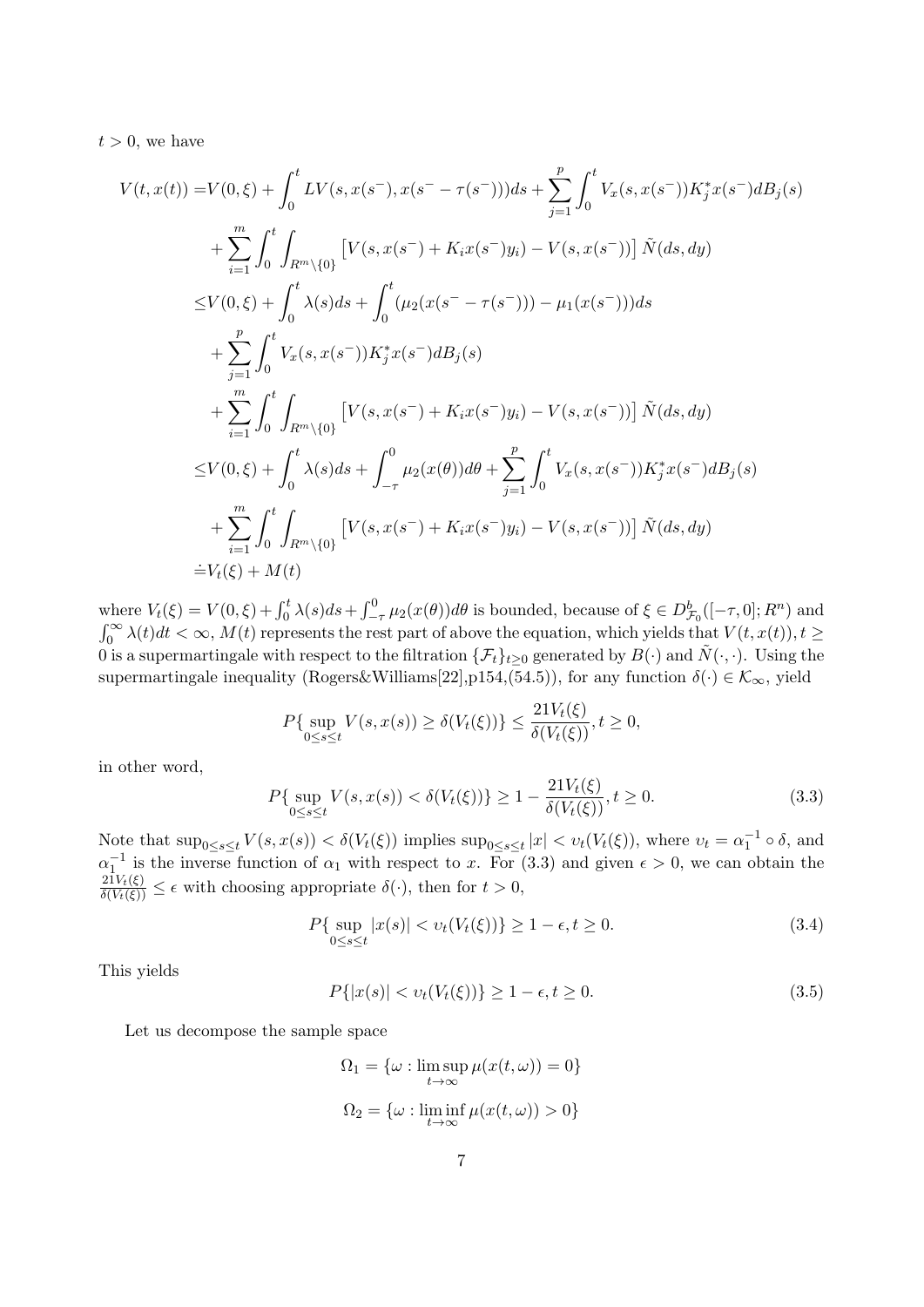$$
\Omega_3 = \{ \omega : \liminf_{t \to \infty} \mu(x(t,\omega)) = 0 \text{ and } \limsup_{t \to \infty} \mu(x(t,\omega)) > 0 \},
$$

in order to obtain the results, we will show that  $P(\Omega_2) = P(\Omega_3) = 0$ , which imply that  $P(\Omega_1) = 1$ .

Step 2: In this step, we will show that  $P(\Omega_2) = 0$ , using the Itô formula and Assumption III, we have

$$
EV(t, x(t)) = V(0, \xi) + E\{\int_0^t LV(s, x(s^-), x(s^- - \tau(s^-)))ds\}
$$
  

$$
\leq V_t(\xi) - E\{\int_0^t \mu(x(s))ds\}
$$
 (3.6)

Since  $V(t, x) \geq 0$ , this yields  $E\left\{\int_0^t \mu(x(s))ds\right\} \leq V_t(\xi)$ , letting  $t \to \infty$ , and using the fatou's lemma, then  $E\left\{\int_0^\infty \mu(x(s))ds\right\} \leq C_{V_t}$ , where  $C_{V_t}$  is the upper bounded of  $V_t(\xi)$ , and due to the nonnegative function  $\mu$ , hence  $\int_0^\infty \mu(x(s))ds \leq C_{V_t}$ , which implies that  $P(\Omega_2) = 0$ .

Step 3: In this step, we will show that  $P(\Omega_3) = 0$ , and proceed by contradiction, if it is not true, then there exist  $\epsilon_0 > 0$  and  $\epsilon_1 > 0$ , such that

 $P\{\mu(x(\cdot))$  cross from below  $\epsilon_1$  to above  $2\epsilon_1$  and back infinitely many times}  $\geq \epsilon_0$ . (3.7)

Now recalling the definition of  $\rho_k$  and the boundedness of the initial data, combining the Assumption II, there exists a constant  $C_k > 0$  such that  $\sup_{t \geq 0} |f(t \wedge \rho_k, x(t \wedge \rho_k), x(t \wedge \rho_k - \tau(t \wedge \rho_k)))| \leq C_k$ . Computing

$$
E\{\sup_{0\leq s\leq t} |x(t\wedge \rho_k) - \xi|^2\}
$$
  
\n
$$
= E\{\sup_{0\leq s\leq t} |\int_0^{s\wedge \rho_k} \left( f(h, x(h^-), x(h^- - \tau(h^-))) + \sum_{i=1}^m K_i x(h^-) \tilde{b}_i \right) dh
$$
  
\n
$$
+ \sum_{j=1}^p \int_0^{s\wedge \rho_k} K_j^* x(h^-) dB_j(h) + \sum_{i=1}^m \int_0^{s\wedge \rho_k} \int_{R^m \setminus \{0\}} K_i x(h^-) y_i \tilde{N}(dh, dy)|^2 \}
$$
  
\n
$$
\leq 3E\{\sup_{0\leq s\leq t} |\int_0^{s\wedge \rho_k} \left( f(h, x(h^-), x(h^- - \tau(h^-))) + \sum_{i=1}^m K_i x(h^-) \tilde{b}_i \right) dh|^2 \}
$$
  
\n
$$
+ 3E\{\sup_{0\leq s\leq t} |\sum_{j=1}^p \int_0^{s\wedge \rho_k} K_j^* x(h^-) dB_j(h)|^2 \}
$$
  
\n
$$
+ 3E\{\sup_{0\leq s\leq t} |\sum_{i=1}^m \int_0^{s\wedge \rho_k} \int_{R^m \setminus \{0\}} K_i x(h^-) y_i \tilde{N}(dh, dy)|^2 \}
$$
  
\n
$$
\leq 3C_{k, K_i, \tilde{b}_i}^2 t^2 + 3E\{\sup_{0\leq s\leq t} |\sum_{j=1}^p \int_0^{s\wedge \rho_k} K_j^* x(h^-) dB_j(h)|^2 \}
$$
  
\n
$$
+ 3E\{\sup_{0\leq s\leq t} |\sum_{i=1}^m \int_0^{s\wedge \rho_k} \int_{R^m \setminus \{0\}} K_i x(h^-) y_i \tilde{N}(dh, dy)|^2 \}
$$

Combining the Burkholder's inequality (Applebaum[1],Chap 4,Theorem 4.4.21) and (Applebaum[1],Chap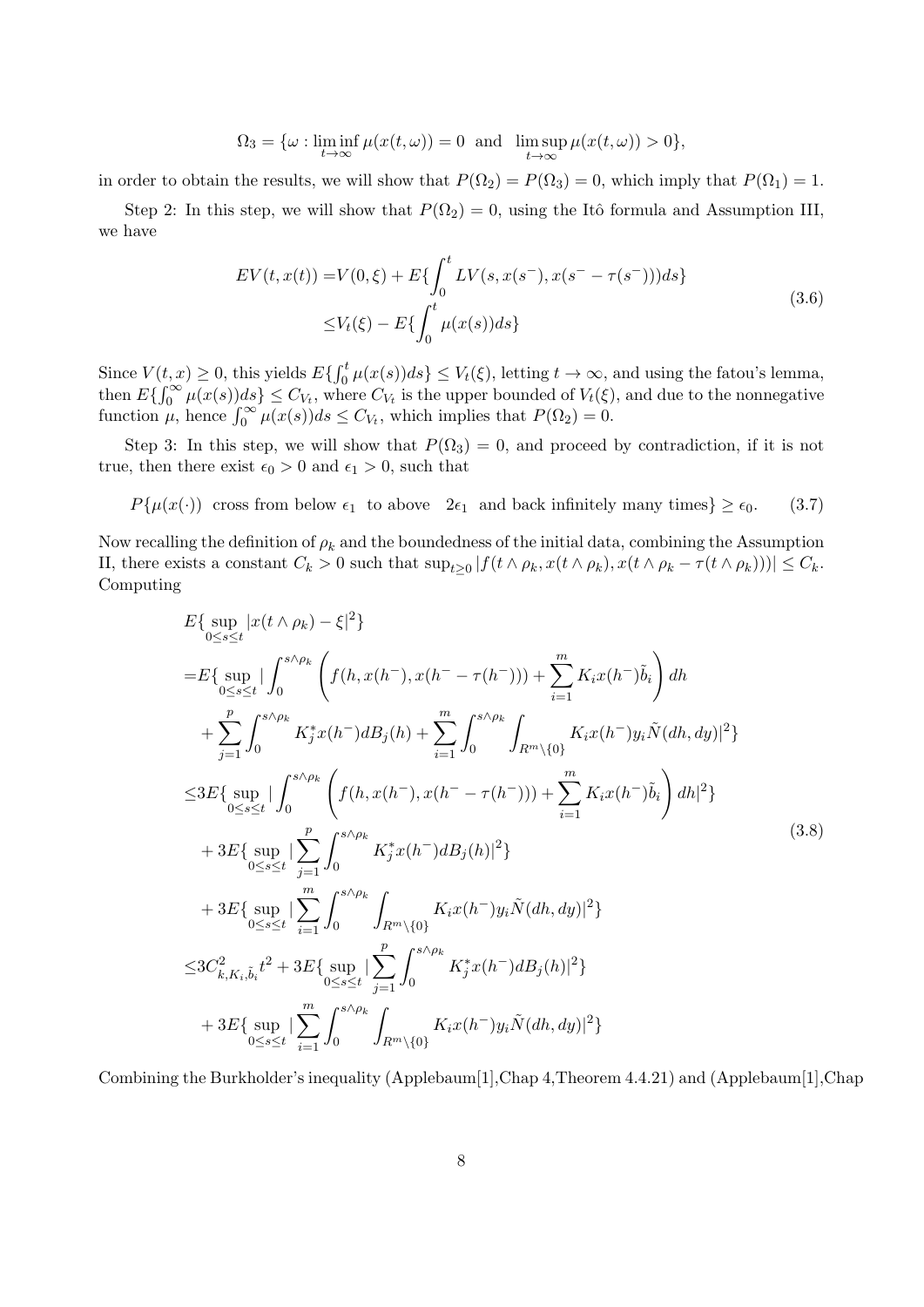4,Theorem 4.4.22), Doob's martingale inquality, we obtain

$$
E\{\sup_{0\le s\le t}|\sum_{j=1}^p \int_0^{s\wedge\rho_k} K_j^* x(h^-) dB_j(h)|^2\}
$$
  
\n
$$
\le 4E\{\sum_{j=1}^p \int_0^{t\wedge\rho_k} |K_j^* x(h^-)|^2 dh\}
$$
  
\n
$$
\le 4C_{k,K_j^*}^2 t
$$
\n(3.9)

Applying the Kunitas first inequality inequality (Applebaum[1],Chap 4,Theorem 4.4.23), we get

$$
E\{\sup_{0\leq s\leq t}|\sum_{i=1}^{m}\int_{0}^{s\wedge\rho_{k}}\int_{R^{m}\setminus\{0\}}K_{i}x(h^{-})y_{i}\tilde{N}(dh,dy)|^{2}\}\
$$
  
\n
$$
\leq CE\{\sum_{i=1}^{m}\int_{0}^{t\wedge\rho_{k}}\int_{R^{m}\setminus\{0\}}|K_{i}x(h^{-})y_{i}|^{2}\pi(dy)dh\}
$$
  
\n
$$
\leq C_{k,K_{i}}^{2}t
$$
\n(3.10)

Substituting  $(3.9)$  and  $(3.10)$  into  $(3.8)$ , this yields

$$
E\{\sup_{0\le s\le t}|x(s\wedge\rho_k)-\xi|^2\}\le 3C_{k,K_i,\tilde{b}_i}^2t^2+12C_{k,K_j}^2t+3C_{k,K_i}^2t\tag{3.11}
$$

and by the chebyshev's inequality, for any  $\vartheta > 0$ ,

$$
P\{\sup_{0\leq s\leq t} |x(s \wedge \rho_k) - \xi| > \vartheta\}
$$
  
\n
$$
\leq \frac{E\{\sup_{0\leq s\leq t} |x(s \wedge \rho_k) - \xi|^2\}}{\vartheta^2}
$$
  
\n
$$
\leq \frac{3C_{k,K_i,\tilde{b}_i}^2 t^2 + 12C_{k,K_j}^2 t + 3C_{k,K_i}^2 t}{\vartheta^2}
$$
\n(3.12)

Since  $\mu(\cdot)$  is continuous, it must be uniformly continuous in the closed ball  $\mathcal{O} := \{x \in \mathbb{R}^n : |x| \leq \mu\}$ *υ*<sub>*t*</sub>(*k*)}, where *v*<sub>*t*</sub> =  $α_1^{-1} ∘ δ$ . For given *u* > 0, a function  $γ ∈ K$  have been chosen, which such that for any  $x, y \in \mathcal{O}$ ,  $|x - y| \leq \gamma(u)$ , implies  $|\mu(x) - \mu(y)| \leq u$ . Then, for  $|\xi| \leq k$  and  $\epsilon_2 > 0$ ,

$$
P\{\sup_{0\leq s\leq t} |\mu(x(s)) - \mu(\xi)| > \epsilon_2\}
$$
  
\n
$$
\leq P\{\sup_{0\leq s\leq t} |x(s) - \xi| > \gamma(\epsilon_2) \text{ and } \sup_{0\leq s\leq t} |x(s)| < v_t(k)\} + P\{\sup_{0\leq s\leq t} |x(s)| \geq v_t(k)\}
$$
  
\n
$$
\leq P\{\sup_{0\leq s\leq t} |x(s \wedge \rho_{v(t,k)}) - \xi| > \gamma(\epsilon_2)\} + P\{\sup_{0\leq s\leq t} |x(s)| \geq v_t(k)\}
$$
  
\n
$$
\leq \frac{3C_{k,K_i,\tilde{b}_i}^2 t^2 + 12C_{k,K_j^*}^2 t + 3C_{k,K_i}^2 t}{\gamma(\epsilon_2)^2} + \epsilon
$$
\n(3.13)

Setting  $\epsilon = \frac{1}{2}$  $\frac{1}{2}$ , for any  $\epsilon_2 > 0$ , there exists  $t^* = t^*(k, \epsilon_2)$  such that

$$
P\{\sup_{0\le s\le t}|\mu(x(s)) - \mu(\xi)| \le \epsilon_2\} \ge \frac{1}{4}, \ \forall t \in (0, t^*].
$$
\n(3.14)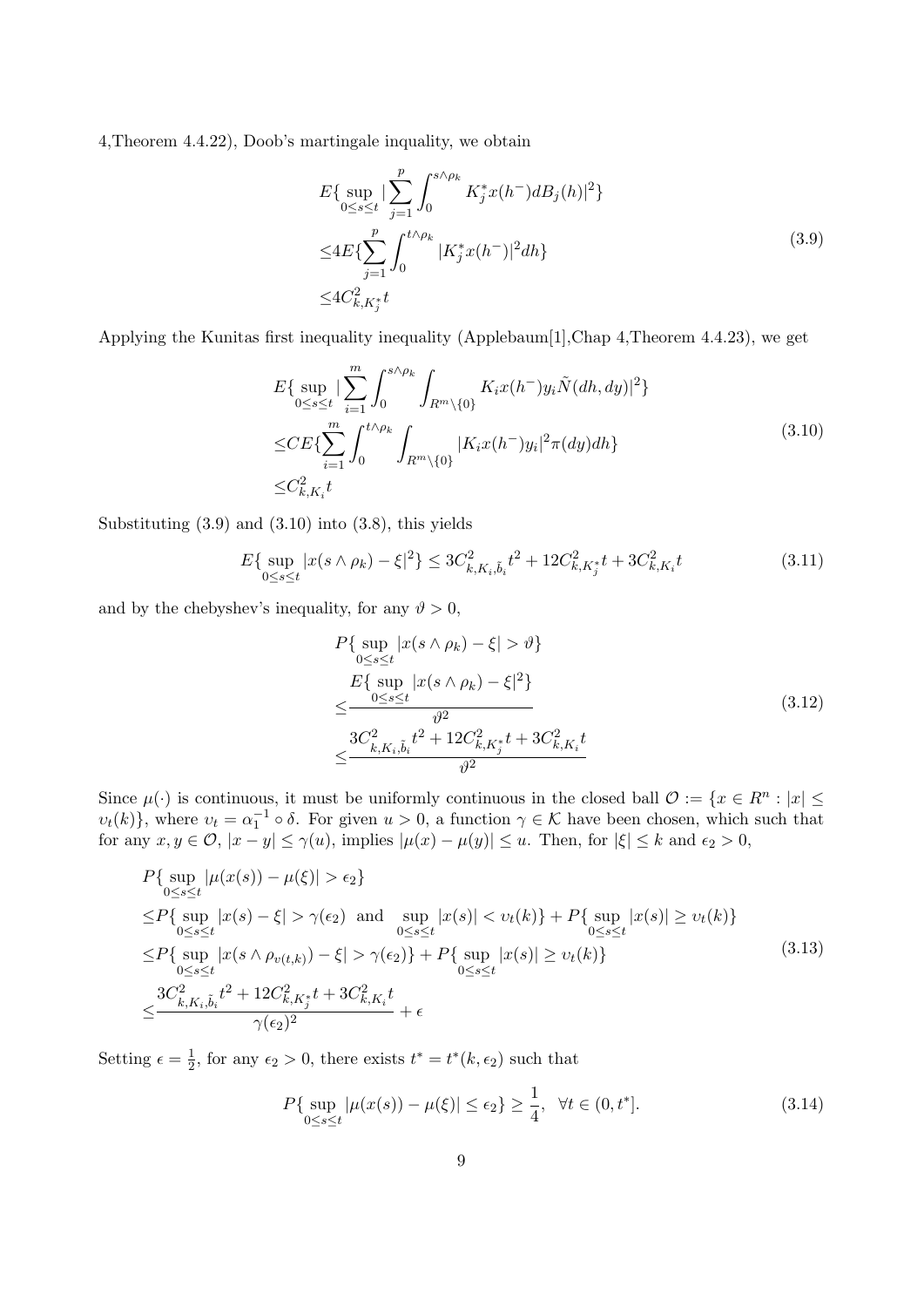Step 3: Let us define a sequence of stopping times,

$$
\mathcal{T}_1 := \inf\{t \ge 0 : \mu(x(t)) < \epsilon_1\},
$$
\n
$$
\mathcal{T}_{2n} := \inf\{t \ge \mathcal{T}_{2n-1} : \mu(x(t)) > 2\epsilon_1\}, \quad n = 1, 2, \ldots,
$$
\n
$$
\mathcal{T}_{2n+1} := \inf\{t \ge \mathcal{T}_{2n} : \mu(x(t)) < \epsilon_1\}, \quad n = 1, 2, \ldots,
$$

and we set inf  $\emptyset = \infty$ . By (3.6), it is easy to get

$$
\infty > E \int_0^\infty \mu(x(s))ds
$$
  
\n
$$
\geq \sum_{n=1}^\infty E[I_{\{T_{2n} < \rho_k\}} \int_{T_{2n}}^{T_{2n+1}} \mu(x(s))ds]
$$
  
\n
$$
\geq \epsilon_1 \sum_{n=1}^\infty E[I_{\{T_{2n} < \rho_k\}} (T_{2n+1} - T_{2n})]
$$
  
\n
$$
= \epsilon_1 \sum_{n=1}^\infty E[I_{\{T_{2n} < \rho_k\}} E(T_{2n+1} - T_{2n} | \mathcal{F}_{T_{2n}})]
$$
\n(3.15)

By the strong Markov property of solution  $x(t)$  that on  $\{\mathcal{T}_{2n} < \rho_k\}$ , and setting  $\epsilon_1 = 2\epsilon_2$ , we obtain

$$
E(\mathcal{T}_{2n+1} - \mathcal{T}_{2n} | \mathcal{F}_{\mathcal{T}_{2n}})
$$
  
\n
$$
\geq E[(\mathcal{T}_{2n+1} - \mathcal{T}_{2n})I_{\{\sup_{0 \leq s \leq t^*} |\mu(\tilde{x}(s)) - \mu(\tilde{\xi})| \leq \frac{\epsilon_1}{2}\}} \mathcal{F}_{\mathcal{T}_{2n}}]
$$
  
\n
$$
\geq t^* P\{\sup_{0 \leq s \leq t^*} |\mu(\tilde{x}(s)) - \mu(\tilde{\xi})| \leq \frac{\epsilon_1}{2} |\mathcal{F}_{\mathcal{T}_{2n}}\}
$$
  
\n
$$
\geq \frac{t^*}{4}
$$
\n(3.16)

where  $t^* = t^*(k, \epsilon_1/2)$  and  $\tilde{x} = x(\cdot + \mathcal{T}_{2n})$ , we substitute (3.16) into (3.15), and have

$$
\frac{t^*\epsilon_1}{4}\sum_{n=1}^{\infty}P\{\mathcal{T}_{2n}<\rho_k\}<\infty,
$$

applying the Borel-Cantelli lemma, this yields

 $P\{\mathcal{T}_{2n} < \rho_k \text{ for infinitely many } n\} = 0.$ 

Since

$$
\begin{aligned}\n\{\mathcal{T}_{2n} < \rho_k \quad \text{for infinitely many} \quad n\} = \{\mathcal{T}_{2n} < \rho_k \quad \text{for infinitely many} \quad n \quad \text{and} \quad \rho_k = \infty\} \\
&\qquad \bigcup \{\mathcal{T}_{2n} < \rho_k \quad \text{for infinitely many} \quad n \quad \text{and} \quad \rho_k < \infty\},\n\end{aligned}\n\tag{3.17}
$$

then

$$
P\{\mathcal{T}_{2n} < \infty \quad \text{for infinitely many } n \quad \text{and} \quad \rho_k = \infty\} = 0. \tag{3.18}
$$

By the  $(3.2)$ , for any  $k > 0$ ,

$$
P\{\rho_k = \infty\} \ge P\{\sup_{t \ge 0} |x(t)| < k\} \ge P\{\sup_{t \ge 0} |V(t, (x(t))| < \alpha_1(t, k)\}\
$$
\n
$$
\ge 1 - \frac{V(0, \xi)}{\alpha_1(t, k)}\tag{3.19}
$$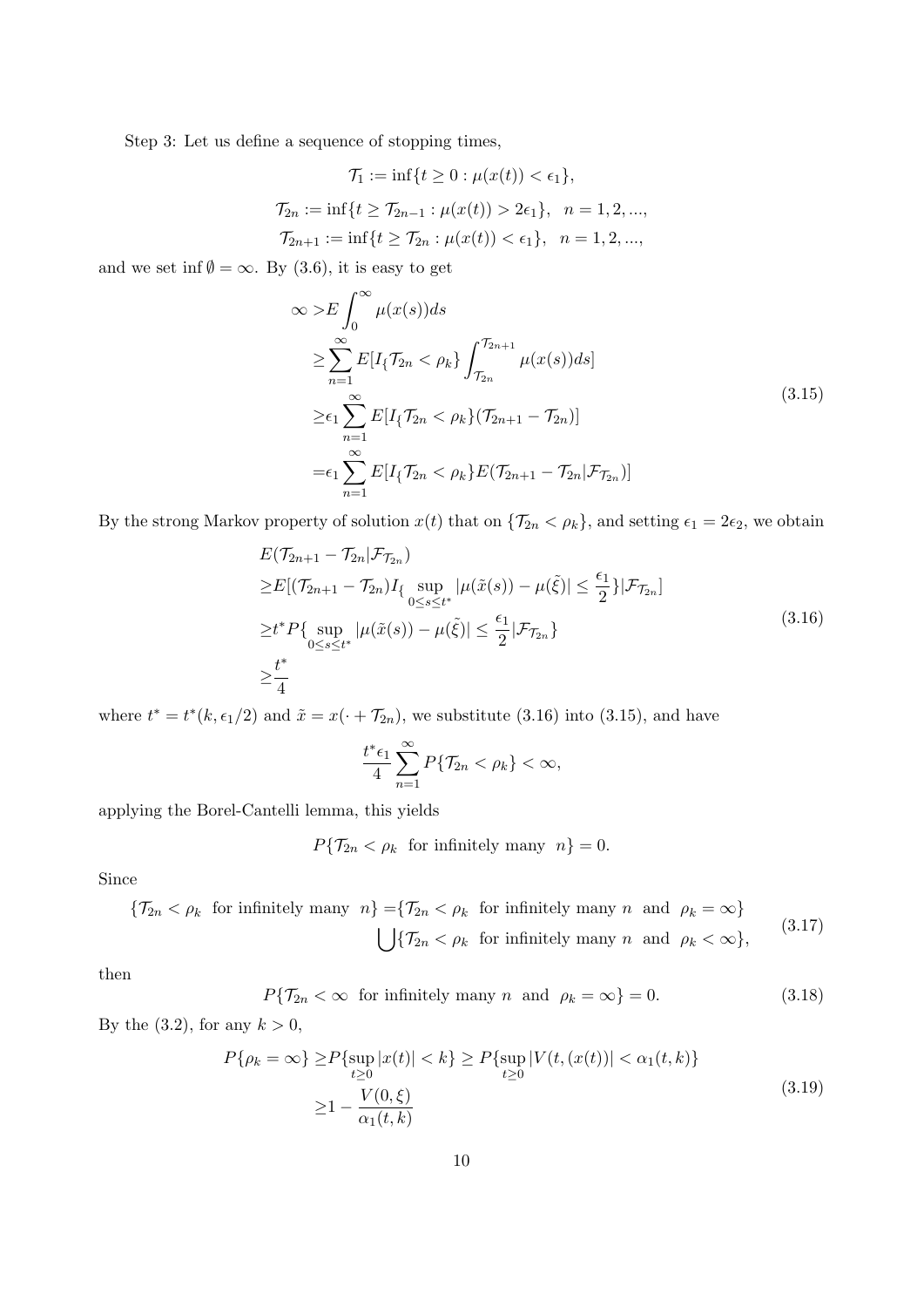and then letting  $k \to \infty$ , we obtain  $P\{\rho_k = \infty\} \to 1$ , combining with (3.18), this yields

 $P{\mathcal{T}_{2n} < \infty \text{ for infinitely many } n} = 0,$  (3.20)

which is the contradiction with (3.7), hence  $P(\Omega_3) = 0$ , we can implies that  $\lim_{t \to \infty} \mu(x(t)) = 0$  a.s., together with the property of the function  $\mu(0) = 0$ , yields  $\lim_{t \to \infty} x(t) = 0$  a.s., the proof is completed.

Before the end of this section, we present the following example, which is one-dimension case and illustrates Theorem 3.1.

**Example 3.1.** *Consider the scalar stochastic differential equations with jumps in the form*

$$
dx(t) = [K\tilde{b} - x^2(t^-)]x(t^-)dt + \sigma Kx(t^-)dB(t) + \int_0^\infty Kx(t^-)y\tilde{N}(dt, dy), t > 0
$$
  
(3.21)  

$$
x(0) = x_0,
$$

*where*  $K, \tilde{b}, \sigma \in R$  *are constants,*  $B(t)$  *is a scalar standard Brownian motion, and*  $\tilde{N}(\cdot, \cdot)$  *is a compensated Poisson random measure.*

*Let*  $V(t, x) = x^2$  *for any*  $x \in R$ *, we obtain* 

$$
LV(t,x) \le (2K\tilde{b} + \sigma^2 K^2 + 2K^2 \int_0^1 y^2 \pi(dy) + 2K \int_1^\infty y \pi(dy)) x^2,
$$

*then, by Theorem* 3*.*1*, the solution of system* (3.21) *is almost surely asymptotically stable with choos-* $\int$  *ing the appropriate constant K in the open interval*  $\left( -(\tilde{b} + \int_1^\infty y \pi(dy)) / (\sigma^2/2 + \int_0^1 y^2 \pi(dy))$ , 0) as *the feedback control part, such that*

$$
2K\tilde{b} + \sigma^2 K^2 + 2K^2 \int_0^1 y^2 \pi(dy) + 2K \int_1^\infty y \pi(dy) < 0.
$$

#### **4 LMIs approach analysis**

Now, let us discuss the design of controller  $u(x(t)) = (K_1x(t), K_2x(t), ..., K_mx(t))$ , the following theorem describes a method to find the matrix  $K_i$  by solving a set of linear matrix inequalities(LMIs). In order to obtain the following theorem, we present the necessary assumption and lemma.

**Assumption IV**Assume that

$$
|f(t, x, \bar{x})|^2 \le x^T F_1 x + \bar{x} F_2 \bar{x},
$$

where  $F_1, F_2 \in R^{n \times n}$  are positive definite matrices.

Applying the Assumption I, for any positive definite matrix  $P = P^T > 0$ , we have

$$
\sum_{i=1}^{m} \int_{R^m \setminus \{0\}} \left[ (K_i xy_i)^T P (K_i xy_i) + (K_i xy_i)^T P x - x^T P K_i xy_i \right] \pi(dy)
$$
  

$$
\leq C_r \sum_{i=1}^{m} [(K_i x)^T P (K_i x) + (K_i x)^T P x - x^T P K_i x],
$$

where  $C_r$  is constant, which depend on the Assumption I.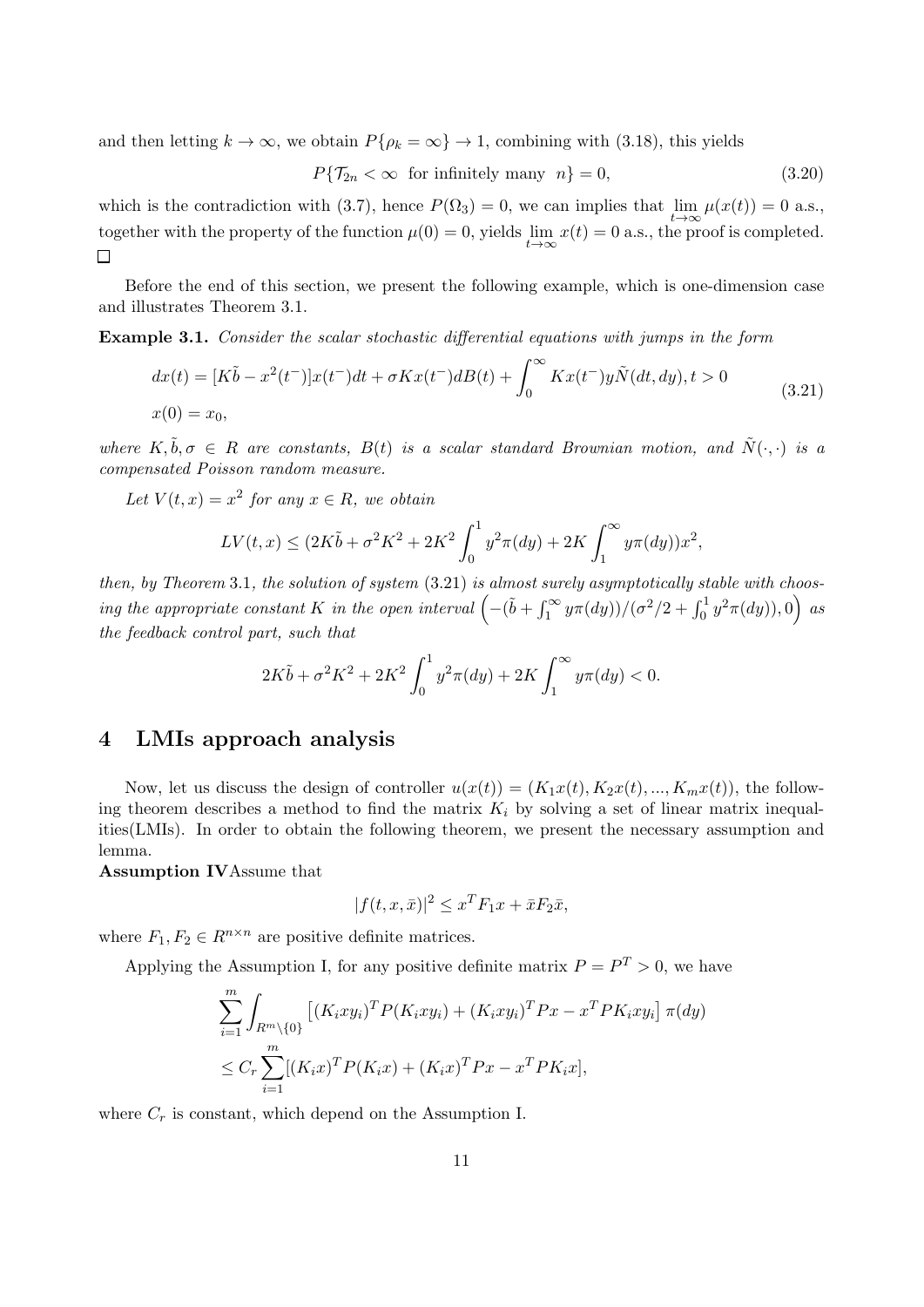**Lemma 4.1.** *(Xu[26])For any constant matrix*  $M \in R^{n \times m}$ *, inequality* 

$$
2u^{T}Mv \leq \varepsilon u^{T}MGM^{T}u + \frac{1}{\varepsilon}v^{T}G^{-1}v, u \in R^{n}, v \in R^{m}
$$

*holds for any pair of symmetric positive definite matrix*  $G \in \mathbb{R}^{m \times m}$  *and number*  $\varepsilon > 0$ *.* 

**Theorem 4.1.** Let Assumption IV holds, and if there exist the constants  $\varepsilon > 0, \delta > 0$ , and positive *definite matrix*  $P = P^T > 0$ *, matrices*  $Y_i (i = 1, 2, ..., m)$ *, such that the following LMIs* 

$$
\Xi = \begin{bmatrix} \Phi_1 & \Phi_2 & \Phi_4 & \Phi_6 \\ * & -\Phi_3 & 0 & 0 \\ * & * & -\Phi_5 & 0 \\ * & * & * & -\Phi_7 \end{bmatrix} < 0
$$
 (4.1)

*hold, where*

$$
\Phi_{1} = \varepsilon I + \sum_{i=1}^{m} \tilde{b}_{i} Y_{i} + \sum_{i=1}^{m} \tilde{b}_{i} Y_{i}^{T} - \sum_{i=1}^{m} C_{r} Y_{i} + \sum_{i=1}^{m} C_{r} Y_{i}^{T},
$$
  
\n
$$
\Phi_{2} = diag(\varepsilon F_{1}^{-1}, (1 - d_{\tau}) \varepsilon F_{2}^{-1}),
$$
  
\n
$$
\Phi_{3} = (X, X),
$$
  
\n
$$
\Phi_{4} = \left( \sqrt{\sum_{j=1}^{p} \sigma_{1j}^{2} Y_{1}}, \sqrt{\sum_{j=1}^{p} \sigma_{2j}^{2} Y_{2}}, ..., \sqrt{\sum_{j=1}^{p} \sigma_{mj}^{2} Y_{m}} \right),
$$
  
\n
$$
\Phi_{5} = diag\left( (\delta(m - 1) + 1) X, \left( \delta(m - 2) + \frac{1}{\delta} + 1 \right) X, ..., \left( \frac{m - 1}{\delta} + 1 \right) X \right),
$$
  
\n
$$
\Phi_{6} = (Y_{1}, Y_{2}, ..., Y_{m}),
$$
  
\n
$$
\Phi_{7} = diag(\frac{1}{C_{r}} X, \frac{1}{C_{r}} X, ..., \frac{1}{C_{r}} X).
$$

*Then the controlled system* (2.6) *is almost surely asymptotically stable, and the feedback controller is designed as follows,*

$$
u(x(t)) = (K_1x(t), K_2x(t), ..., K_mx(t)), K_i = Y_iX^{-1}, i = 1, 2, ..., m.
$$
\n(4.2)

*Proof.* Let  $P = X^{-1}$  and  $V(x) = x^{T}(t)Px(t) + \int_{t-\tau(t)}^{t} x^{T}(s)Qx(s)ds$ , using the Assumption IV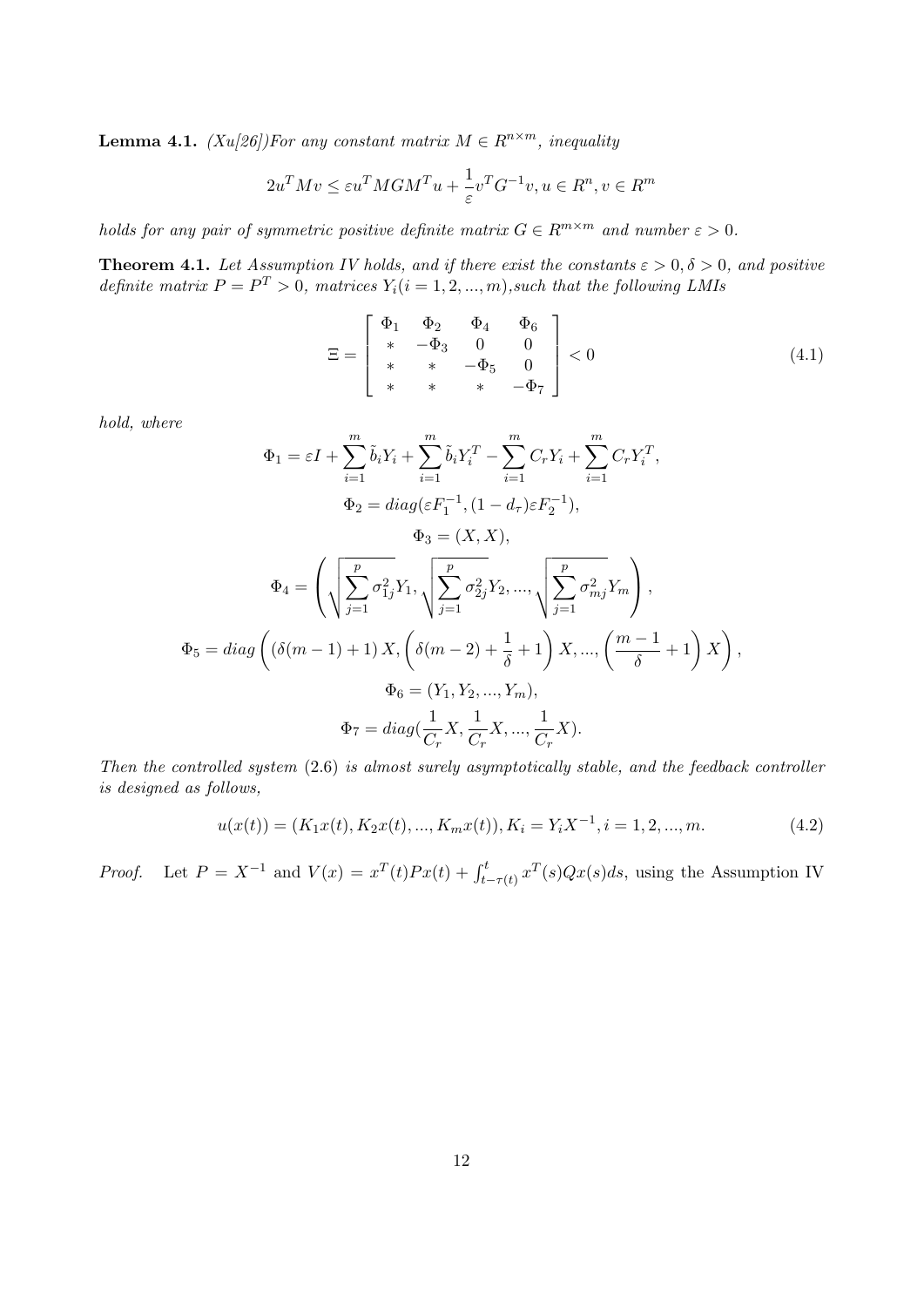and lemma 4.1, we obtain

$$
LV(t, x, \bar{x}) = x^{T}Qx - (1 - \tau(t))\bar{x}^{T}Q\bar{x} + 2x^{T}P\left[f(t, x, \bar{x}) + \sum_{i=1}^{m} K_{i}x\tilde{b}_{i}\right] + \sum_{j=1}^{p} [(K_{j}^{*}x)^{T}P(K_{j}^{*}x)]
$$
  
+ 
$$
\sum_{i=1}^{m} \int_{R^{m}\setminus\{0\}} \left[ (x + K_{i}xy_{i})^{T}P(x + K_{i}xy_{i}) - x^{T}Px - 2x^{T}PK_{i}xy_{i} \right] \pi(dy)
$$
  

$$
\leq x^{T} \{Q + \varepsilon P^{2} + \frac{1}{\varepsilon}F_{1} + \sum_{i=1}^{m} PK_{i}\tilde{b}_{i} + \sum_{i=1}^{m} (K_{i}\tilde{b}_{i})^{T}P
$$
  
+ 
$$
\sum_{i=1}^{m} \left[ \left( \delta(m - i) + \frac{i - 1}{\delta} + 1 \right) (\sum_{j=1}^{p} \sigma_{ij}^{2})K_{i}^{T}PK_{i} \right] + C_{r}[\sum_{i=1}^{m} K_{i}^{T}PK_{i}]
$$
  
- 
$$
C_{r} \sum_{i=1}^{m} PK_{i} + C_{r} \sum_{i=1}^{m} K_{i}^{T}P\}x + \bar{x}^{T}[\frac{1}{\varepsilon}F_{2} - (1 - d_{\tau})Q]\bar{x}
$$
  
= 
$$
- x^{T}\Theta_{1}x + (1 - d_{\tau})\bar{x}^{T}\Theta_{2}\bar{x}, \qquad (4.3)
$$

where

$$
\Theta_1 = -Q - \varepsilon P^2 - \frac{1}{\varepsilon} F_1 - \sum_{i=1}^m P K_i \tilde{b}_i - \sum_{i=1}^m (K_i \tilde{b}_i)^T P - \sum_{i=1}^m \left[ \left( \delta(m - i) + \frac{i - 1}{\delta} + 1 \right) (\sum_{j=1}^p \sigma_{ij}^2) K_i^T P K_i \right] - C_r \left[ \sum_{i=1}^m K_i^T P K_i \right] + C_r P K_i - C_r K_i^T P,
$$
  
\n
$$
\Theta_2 = \frac{1}{\varepsilon (1 - d_\tau)} F_2 - Q.
$$

Viewing that  $P = X^{-1}$  and  $K_i = Y_i X^{-1}$ , we pre-multiply and post-multiply (4.1) by the matrix *diag*(*P, P, ..., P*), then we can have the following inequality with using Schur complements lemma,

$$
\varepsilon P^2 + \frac{1}{\varepsilon} F_1 + \sum_{i=1}^m P K_i \tilde{b}_i + \sum_{i=1}^m (K_i \tilde{b}_i)^T P + \sum_{i=1}^m \left[ \left( \delta(m-i) + \frac{i-1}{\delta} + 1 \right) (\sum_{j=1}^p \sigma_{ij}^2) K_i^T P K_i \right] + C_r \left[ \sum_{i=1}^m K_i^T P K_i \right] - C_r P K_i + C_r K_i^T P + \frac{1}{\varepsilon (1 - d_\tau)} F_2 < 0
$$

yield  $-\Theta_1 + \Theta_2 < 0$ , which implies  $\Theta_1 > \Theta_2$ , and let  $\mu_1(x) = x^T\Theta_1x, \mu_2(x) = (1 - d_{\tau})x^T\Theta_2x$ , the conditions of Theorem 3.1 have been satisfied, so the controlled system (2.6) is almost surely asymptotically stable, and the proof is completed.  $\Box$ 

### **5 Discussion of main resuts**

The Lévy process is employed to stabilize the system, which generalize the Brownian motion as the noise. In the main results of this paper, we employ more stopping time theory to obtain the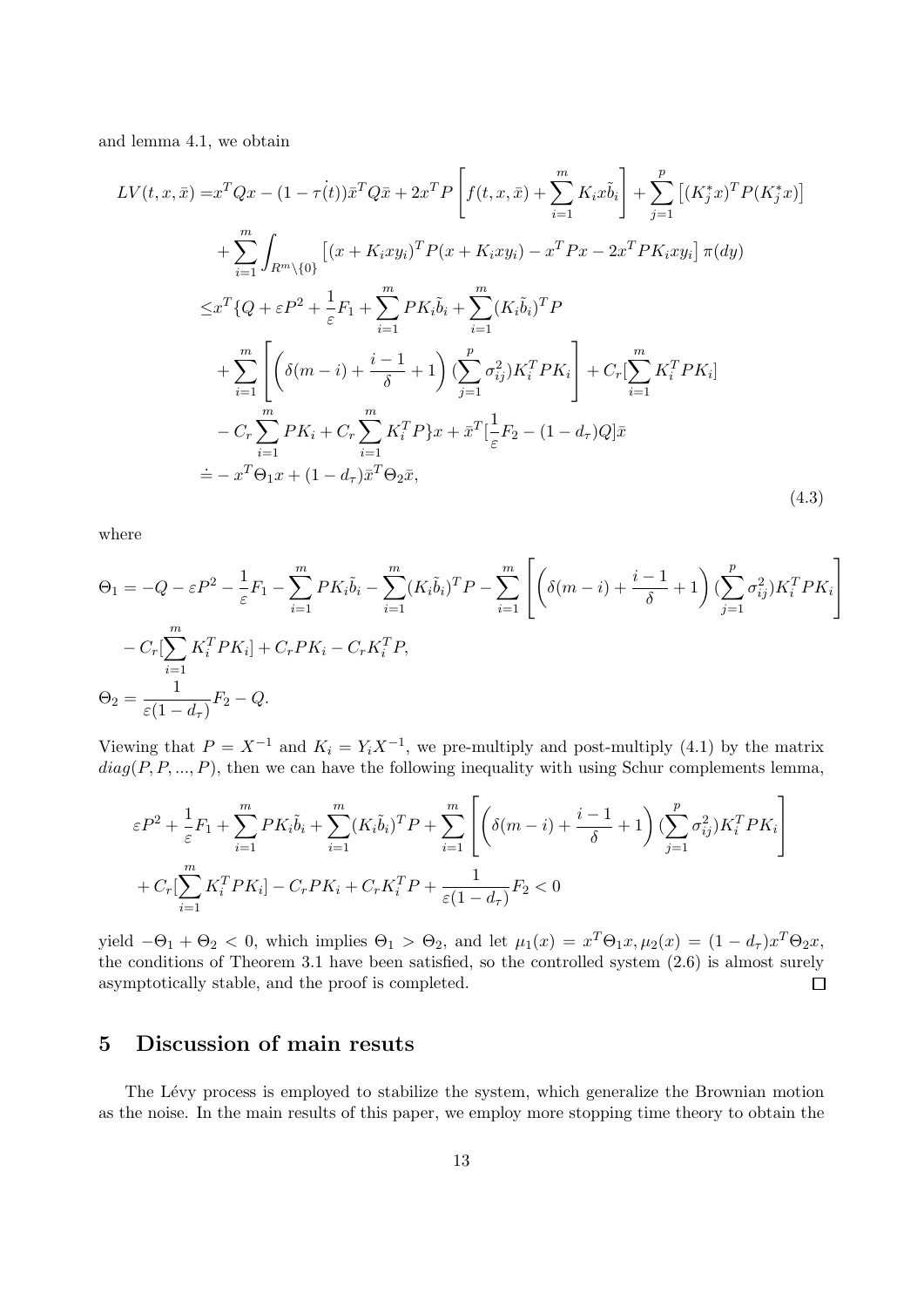almost sure asymptotic sense stabilization with usual conditions of stability, comparing with some references, almost sure asymptotic sense is more general and more stochastic techniques appear in the rigorous proof. Meanwhile, the delay mode-dependent case and functional equation case can be studied with the similar technique. The diffusion part of system (2.2) is a bit simple, in the subsequent research, we will present the complex design, which proposes the new challenge after Lévy-Itô decomposition of Lévy process, especially the design of the cotroller with LMIs approach. On the other hand, as the opposite aspect, destabilization arises our interest, the more important application is the biological systems, the animals population always change from the stable status to unstable one, then go to another stable one, which is variation for adapting to the environment, so the unstable status is also important, which will be also in the subsequent research.

#### **Acknowledgment**

This work was partially supported by PNSF of Anhui(1208085QG131,KJ2013Z008), SRFDP of China (20133219110040), NNSF of China(11301001), HSSF for the Ministry of Education(10YJC630143), EYSF of Anhui Province of China (2013SQRL030ZD).

# **References**

- [1] Applebaum D.. Lévy Processes and Stochastic Calculus, second edition. Cambridge University Press, 2009.
- [2] Applebaum D.,Siakalli M.. Asymptotic stability of stochastic diffrential equations driven by Lévy noise. Journal of Applied Probability 46, (2009),1116-1129.
- [3] Appleby J., Mao X., and Rodkina A.. Stabilization and Destabilization of Nonlinear Differential Equations by Noise. IEEE Transactiions on autimatic control, 53(3), (2008),683-691.
- [4] Arnold L., Crauel H., Wihstutz V.. Stabilization of linear systems by noise. SIAM Journal on Control and Optimization, 21, (1983),451-461.
- [5] Bao J., Yuan C.. Stabilization of partial differential equations by Lévy noise. Stoch. Anal. Appl., 30(2), (2012), 354-374.
- [6] Bao J., Yuan C.. Long-term behavior of stochastic interest rate models with jumps and memory. Insurance Math. Econom., 53(1), (2013), 266-272.
- [7] Bellman R., Bentsman J., Meerkov S.. Stability for fast periodic systems. IEEE Transactions on Automatic Control, AC-30,(1985), 289-291.
- [8] Bercu B., Dufour F., and Yin G.. Almost sure stabilization for feedback controls of regimeswitching linear systems with a hidden Markov Chain. IEEE Transactions on Automatic Control, 54(9), (2009), 2114-2125.
- [9] Deng H., Krstic M. and Williams J..Stabilization of Stochastic Nonlinear Systems Driven by Noise of Unknown Covariance.IEEE Transactions on Automatic Control, 46(8),(2001), 1237- 1253.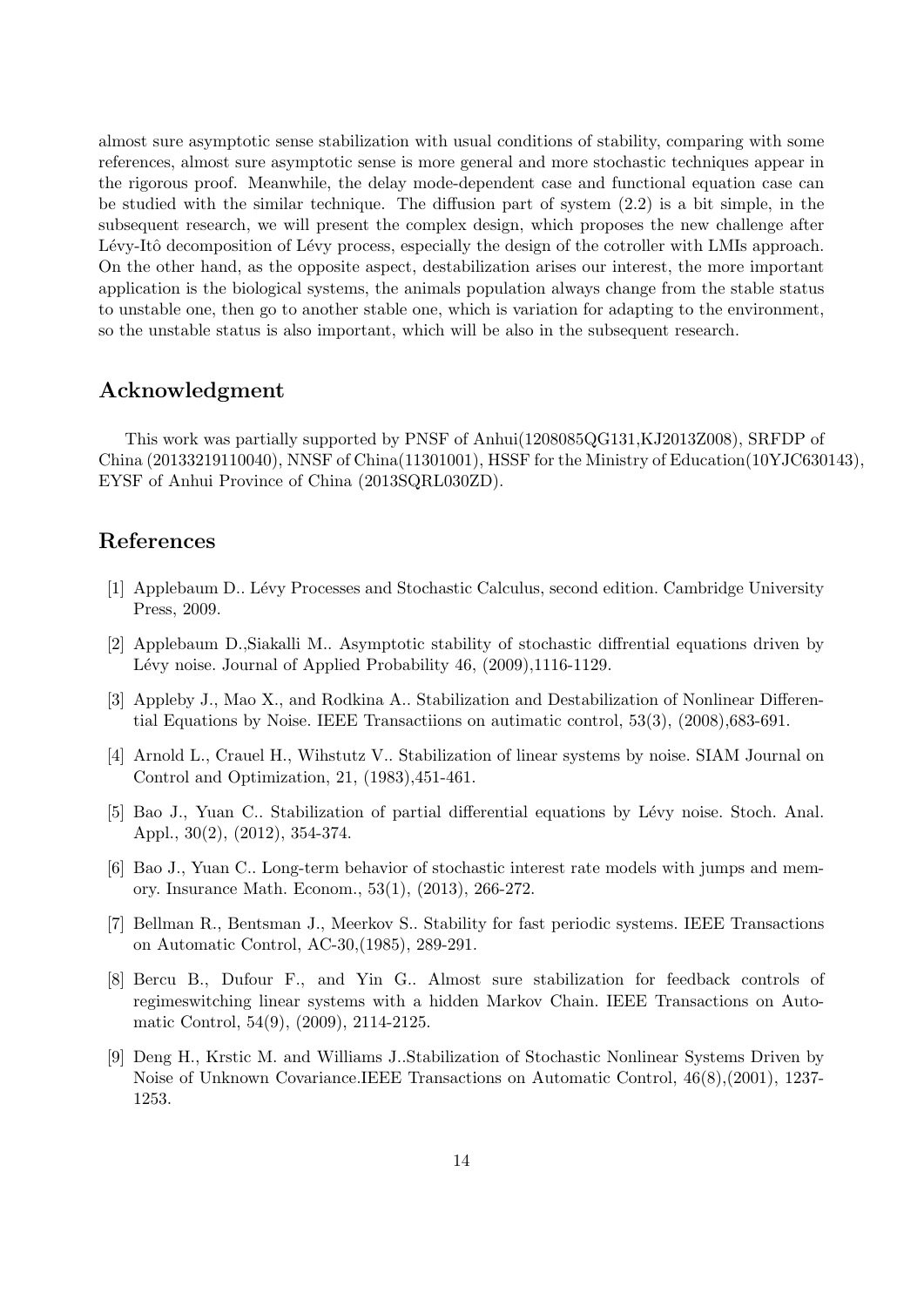- [10] Hu L., Mao X.. Almost sure exponential stabilisation of stochastic systems by state-feedback control. Automatica, 44(2),(2008),465-471.
- [11] Hu J., Wang Z., Gao H., and Stergioulas L. K.. Robust sliding mode control for discrete stochastic systems with mixed time delays, randomly occurring uncertainties, and randomly occurring nonlinearities. IEEE Transactions on Industrial Electronics, 59(7),(2012),3008-3015.
- [12] Huang L.. Stochastic stabilization and destabilization of nonlinear differential equations.Systems and Control Letters, 62,(2013),163-169.
- [13] Huang L., Mao X.. On Almost Sure Stability of Hybrid Stochastic Systems With Mode-Dependent Interval Delays.IEEE Transactiions on autimatic control, 55(8),(2010), 1946-1952.
- [14] Khasminski R. Z.. Stochastic Stability of Differential Equations, Alphen: Sojtjo? and Noordhoff(1980), translation of the Russian edition (1969).
- [15] Li X. and De Souza C. E.. Delay-dependent robust stability and stabilization of uncertain linear delay systems: a linear matrix inequality approach. IEEE Transactions on Automatic Control, 42(8),(1997) ,1144-1148.
- [16] Liu, D., Wang, W., Ignatyev, O., Zhang, W.. Partial stochastic asymptotic stability of neutral stochastic functional differential equations with Markovian switching by boundary condition. Adv. Difference Equ. 220(2012).
- [17] Liu L., Shen Y., and Jiang F.. The almost sure asymptotic stability and th moment asymptotic stability of nonlinear stochastic differential systems with polynomial growth. IEEE Transactions on Automatic Control, 56(8),(2011), 1985-1990.
- [18] Mao X.. Stochastic versions of the LaSalle theorem. Journal of Differential Equations, 153(1),(1999) 175-195.
- [19] Mao, X.. Stochastic differential equations and application. Horwood Publications, Chichester (2007).
- [20] Mao X., Shen Y., and Yuan C.. Almost surely asymptotic stability of neutral stochastic differential delay equations with Markovian switching. Stochastic Processes and their Applications, 118(8),(2008), 1385-1406.
- [21] Mao X., Lam J., and Huang L.. Stabilisation of hybrid stochastic differential equations by delay feedback control. Systems and Control Letters, 57(11), (2008),927-935.
- [22] Rogers L. C. G., and Williams D.. Diffusions, Markov Processes and Martingales, 2nd ed. Cambridge University Press, 2000, vol. 1.
- [23] Shen B., Wang Z., Hung Y., and Chesi G.. Distributed H filtering for polynomial nonlinear stochastic systems in sensor networks. IEEE Transactions on Industrial Electronics, 58(5), (2011), 1971-1979.
- [24] Wei G., Wang Z., and Shu H.. Nonlinear H control of stochastic time-delay systems with Markovian switching. Chaos, Solitons and Fractals, 35(3), (2008), 442-451.
- [25] Xie Q., Han Z., Wang H. and Zhang W..Stabilization of center systems via immersion and invariance. Nonlinear Dynamics, 57(3), (2009), 313-319.